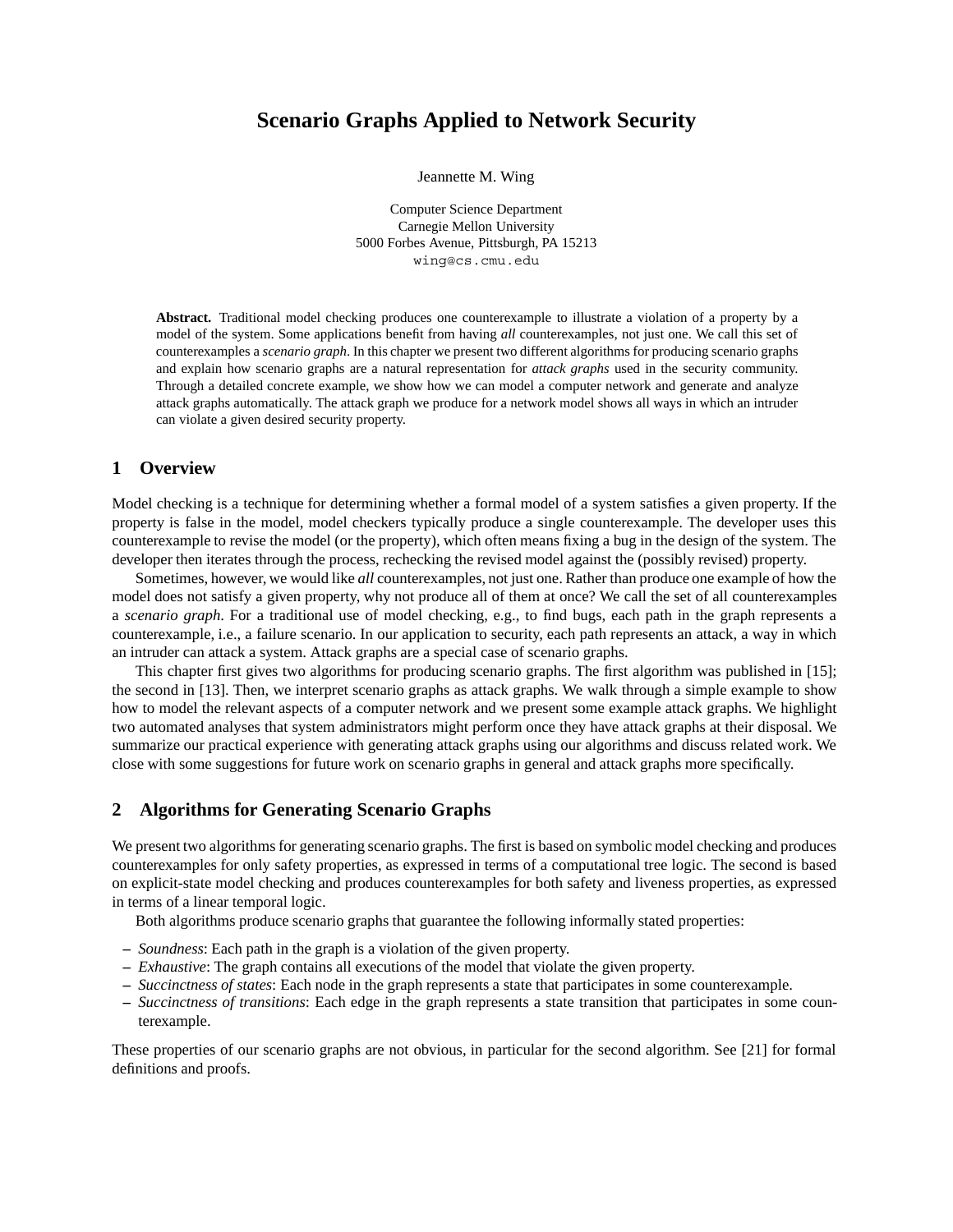**Input:**

*S* – set of states  $R \subseteq S \times S$  – transition relation  $S_0 \subseteq S$  – set of initial states  $L: S \to 2^{AP}$  – labeling of states with propositional formulas  $p = AG(\neg \textit{unsafe}) - a$  safety property **Output:** Scenario graph  $G_p = \langle S_{unsafe}, R^p, S^p_0, S^p_s \rangle$ **Algorithm:** *GenerateScenarioGraph* (*S, R, S*0*, L, p*) 1.  $S_{reach} = reachable(S, R, S_0, L)$ (\* Use model checking to find the set of states *Sunsafe* that violate the safety property  $AG(\neg \textit{unsafe})$ . \*) 2.  $S_{unsafe} = modelCheck(S_r, R, S_0, L, p).$ (\* Restrict the transition relation *R* to states in the set *Sunsafe* \*) 3.  $R^p = R \cap (S_{unsafe} \times S_{unsafe})$ .  $S_0^p = S_0 \cap S_{unsafe}$ .  $S_s^p = \{s | s \in S_{unsafe} \land \textit{unsafe} \in L(s)\}.$ 4. Return  $G_p = \langle S_{unsafe}, R^p, S_0^p, S_s^p \rangle$ .

**Fig. 1.** Symbolic Algorithm for Generating Scenario Graphs

#### **2.1 Symbolic Algorithm**

Our first algorithm for producing scenario graphs is inspired by the symbolic model checking algorithm as implemented in model checkers such as NuSMV [17]. Our presentation and discussion of the algorithm in this section is taken almost verbatim from [22].

In the model checker NuSMV, the model M is a finite labeled transition system and  $p$  is a property written in *Computation Tree Logic* (CTL). In this section, we consider only safety properties, which in CTL have the form **AG**f (i.e.,  $p = AGf$ , where f is a formula in propositional logic). If the model M satisfies the property p, NuSMV reports "true." If  $M$  does not satisfy  $p$ , NuSMV produces a counterexample. A single counterexample shows a scenario that leads to a violation of the safety property.

Scenario graphs depict ways in which the execution of the model of a system can lead into an unsafe state. We can express the property that an unsafe state cannot be reached as:

$$
\textbf{AG}(\neg \textit{unsafe})
$$

When this property is false, there are unsafe states that are reachable from the initial state. The precise meaning of *unsafe* depends on the system being modeled. For security, *unsafe* might mean that an intruder has gained root access to a host on a network.

We briefly describe the algorithm (Figure 1) for constructing scenario graphs for the property  $AG(\neg \textit{unsafe})$ . We start with a set of states, S, a state transition relation, R, a set of initial states,  $S_0$ , a labeling function, L, and a safety property, p. The labeling function defines what atomic propositions are true in a given state. The first step in the algorithm is to determine the set of states S*reach* that are reachable from the initial state. (This is a standard step in symbolic model checkers, where S*reach* is represented symbolically, not explicitly.) Next, the algorithm computes the set of reachable states S*unsafe* that have a path to an unsafe state. The set of states S*unsafe* is computed using an iterative algorithm derived from a fix-point characterization of the **AG** operator [4]. Let R be the transition relation of the model, i.e.,  $(s, s') \in R$  if and only if there is a transition from state s to s'. By restricting the domain and range of R to S*unsafe* we obtain a transition relation R*<sup>p</sup>* that encapsulates the edges of the scenario graph. Therefore, the scenario graph is  $\langle S_{unsafe}, R^p, S_0^p, S_s^p \rangle$ , where  $S_{unsafe}$  and  $R^p$  represent the set of nodes and set of edges of the graph, respectively,  $S_0^p = S_0 \cap S_{unsafe}$  is the set of initial states, and  $S_s^p = \{s | s \in S_{unsafe} \land unsafe \in L(s)\}\$ is the set of success states.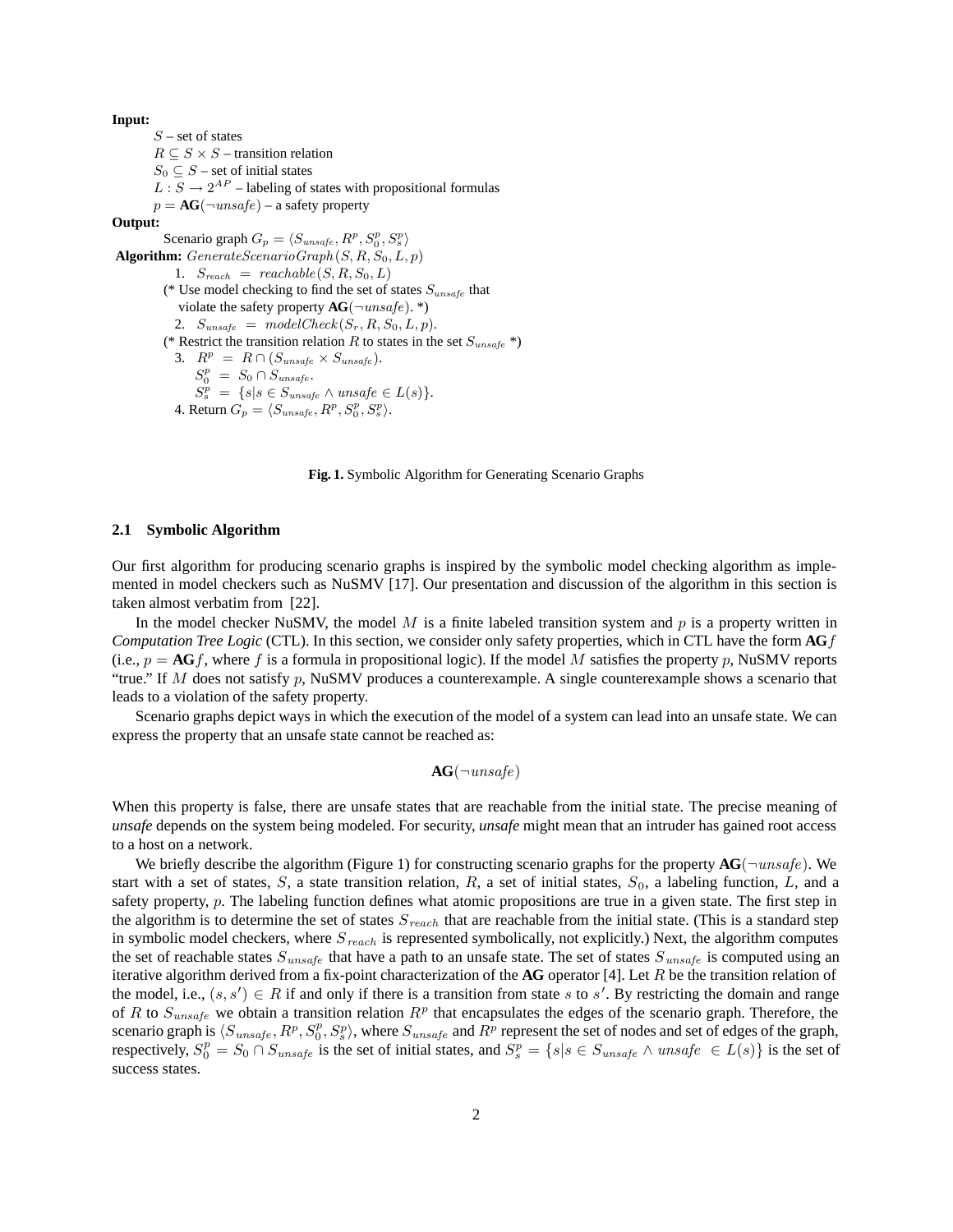**Input:**

 $M$  – the model Bücchi automaton

*p* – an LTL property

**Output:**

Scenario graph  $M_p = M \cap \neg p$ 

**Algorithm:** *GenerateScenarioGraph* (*M, p*)

- 1. Convert LTL formula  $\neg p$  to equivalent Bücchi automaton  $N_p$ .
- 2. Construct the intersection automaton  $I = M \cap \neg N_p$ . *I* accepts the language  $L(M) \setminus L(p)$ , which is precisely the set of of executions of *M* forbidden by *p*.
- 3. Compute SCC, the set of strongly-connected components of *I* that include at least one *acceptance* state.
- 4. Return  $M_p$ , which consists of SCC plus all the paths to any component in *SCC* from any initial state of *I*.

**Fig. 2.** Explicit-State Algorithm for Generating Scenario Graphs

In symbolic model checkers, such as NuSMV, the transition relation and sets of states are represented using ordered binary decision diagrams (BDDs) [3], a compact representation for boolean functions. There are efficient BDD algorithms for all operations used in our algorithm.

#### **2.2 Explicit-State Algorithm**

Our second algorithm for producing scenario graphs uses an explicit-state model checking algorithm based on  $\omega$ automata theory. Model checkers such as SPIN [12] use explicit-state model checking. Our presentation and discussion of the algorithm in this section is taken almost verbatim from [13].

Figure 2 contains a high-level outline of our second algorithm for generating scenario graphs. We model our system as a Bücchi automaton M. Bücchi automata are finite state machines that accept infinite executions. A Bücchi automaton specifies a subset of *acceptance* states. The automaton accepts any infinite execution that visits an acceptance state infinitely often. The property p is specified in *Linear Temporal Logic* (LTL). The property p induces a language  $L(p)$ of executions that are permitted under the property. The executions of the model M that are *not* permitted by p thus constitute the language  $L(M) \setminus L(p)$ . The scenario graph is the automaton,  $M_p = M \cap \neg p$ , accepting this language. The construction procedure for  $M_p$  uses Gerth et.al.'s algorithm [11] for converting LTL formulae to Bücchi automata (Step 1). The B ücchi acceptance condition implies that any scenario accepted by  $M_p$  must eventually reach a strongly connected component of the graph that contains at least one acceptance state. Such components are found in Step 3 using Tarjan's classic strongly connected component algorithm [26]. This step isolates the relevant parts of the graph and prunes states that do not participate in any scenarios.

# **3 Attack Graphs are Scenario Graphs**

In the security community, Red Teams construct *attack graphs* to show how a system is vulnerable to attack. Each path in an attack graph shows a way in which an intruder can compromise the security of a system. These graphs are drawn by hand. A typical result of such intensive manual effort is a floor-to-ceiling, wall-to-wall "white board" attack graph, such as the one produced by a Red Team at Sandia National Labs for DARPA's CC20008 Information battle space preparation experiment and shown in Figure 3. Each box in the graph designates a single intruder action. A path from one of the leftmost boxes in the graph to one of the rightmost boxes is a sequence of actions corresponding to an attack scenario. At the end of any such scenario, the intruder has broken the network security in some way. The graph is included here for illustrative purposes only, so we omit the description of specific details.

Since these attack graphs are drawn by hand, they are prone to error: they might be incomplete (missing attacks), they might have redundant paths or redundant subgraphs, or they might have irrelevant nodes, transitions, or paths.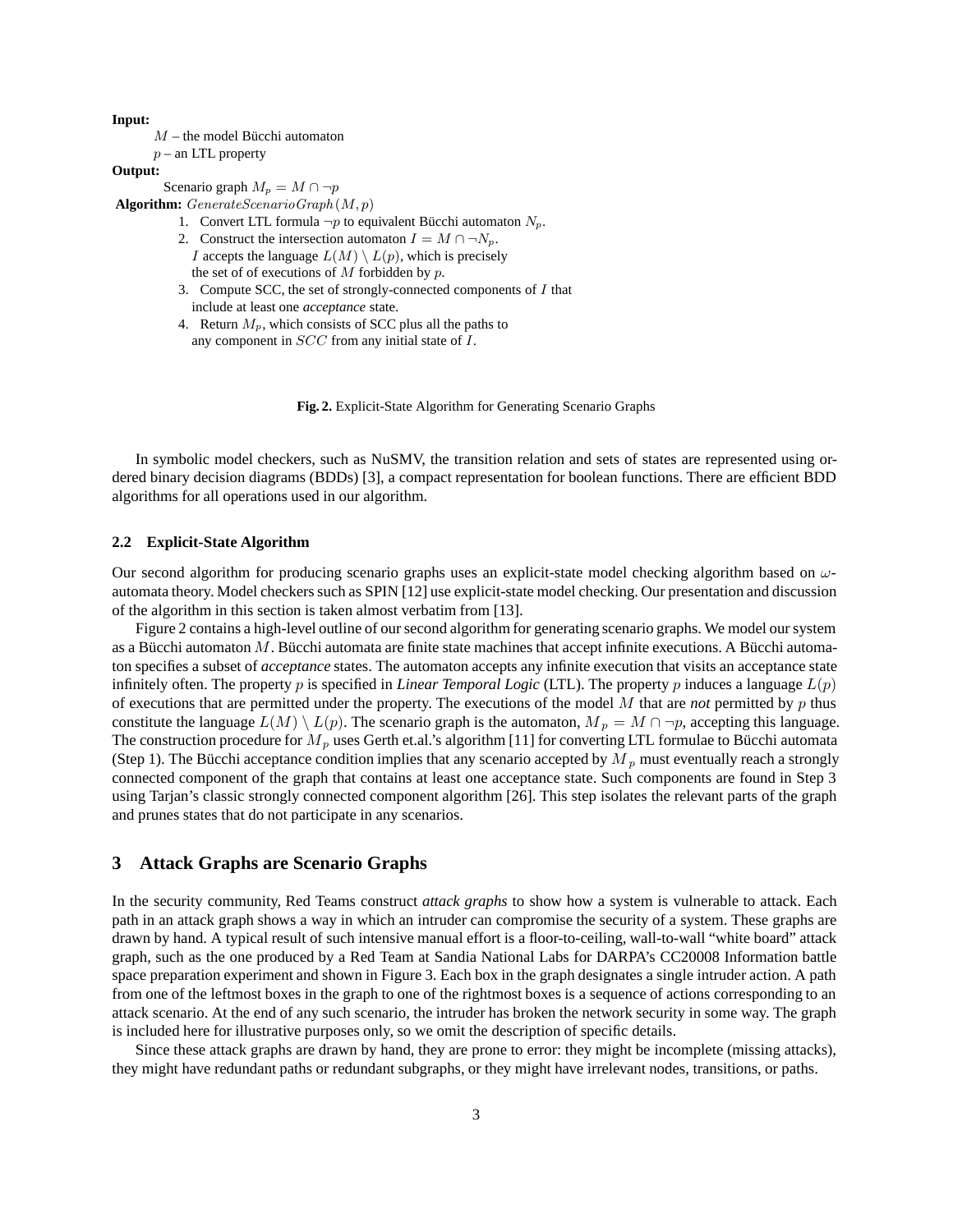

**Fig. 3.** Sandia Red Team Attack Graph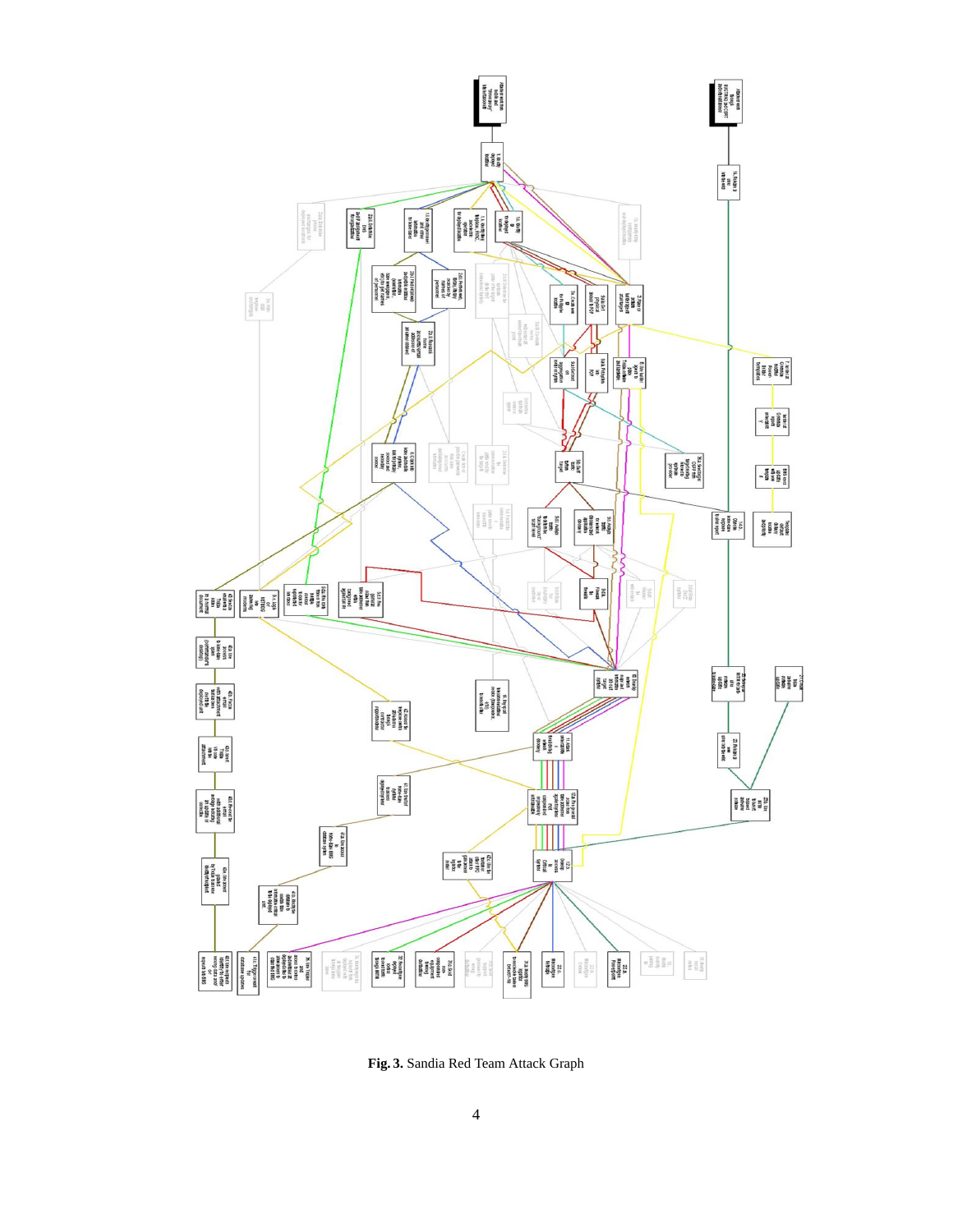The correspondence between scenario graphs and attack graphs is simple. For a given desired security property, we generate the scenario graph for a model of the system to be protected. An example security property is that an intruder should never gain root access to a specific host. Since each scenario graph is property-specific, in practice, we might need to generate many scenario graphs to represent the entire attack graph that a Red Team might construct manually.

Our main contribution is that we automate the process of producing attack graphs: (1) Our technique scales beyond what humans can do by hand; and (2) since our algorithms guarantee to produce scenario graphs that are sound, exhaustive, and succinct, our attack graphs are not subject to the errors that humans are prone to make.

### **4 Network Attack Graphs**

Network attack graphs represent a collection of possible penetration scenarios in a computer network. Each penetration scenario is a sequence of actions taken by the intruder, typically culminating in a particular goal—administrative access on a particular host, access to a database, service disruption, etc. For appropriately constructed network models, attack graphs give a bird's-eye view of every scenario that can lead to a serious security breach.

### **4.1 Network Attack Model**

We model a network using either the tuple of inputs,  $\langle S, R, S_0, L \rangle$ , in the first algorithm (Figure 1) or the Bücchi automaton,  $M$ , of the second algorithm (Figure 2).

To be concrete, for the remainder of this chapter we will work in the context of the second algorithm. Also, rather than use the full Bücchi automaton to model attacks on a network, for our application to network security, we use a simpler *attack model*  $M = \langle S, \tau, s_0 \rangle$ , where S is a finite set of states,  $\tau \subseteq S \times S$  is a transition relation, and  $s_0 \in S$ is an initial state. The state space S represents a set of three agents  $\mathcal{I} = \{E, D, N\}$ . Agent E is the attacker, agent D is the defender, and agent N is the system under attack. Each agent  $i \in \mathcal{I}$  has its own set of possible states  $S_i$ , so that  $S = \times_{i \in \mathcal{I}} S_i$ .

With each agent  $i \in \mathcal{I}$  we associate a set of actions  $A_i$ , so that the total set of actions in the model is  $A = \bigcup_{i \in \mathcal{I}} A_i$ . A state transition in a network attack model corresponds to a single action by the intruder, a defensive action by the system administrator (or security software installed on the network), or a routine network action. The single root state  $s_0$  represents the initial state of each agent before any action has taken place. In general, the attacker's actions move the system "toward" some undesirable (from the system's point of view) state, and the defender's actions attempt to counteract that effect. For instance, in a computer network the attacker's actions would be the steps taken by the intruder to compromise the network, and the defender's actions would be the steps taken by the system administrator to disrupt the attack.

Real networks consist of a large variety of hardware and software pieces, most of which are not involved in cyber attacks. We have chosen six network components relevant to constructing network attack models. The components were chosen to include enough information to represent a wide variety of networks and attack scenarios, yet keep the model reasonably simple and small. The following is a list of the components:

- 1. *H*, a set of hosts connected to the network
- 2. *C*, a connectivity relation expressing the network topology and inter-host reachability
- 3. *T*, a relation expressing trust between hosts
- 4. *I*, a model of the intruder
- 5. *A*, a set of individual actions (exploits) that the intruder can use to construct attack scenarios
- 6. *Ids*, a model of the intrusion detection system

We construct an attack model M based on these components. Table 1 defines each agent i's state  $S_i$  and action set  $A_i$ in terms of the network components. This construction gives the system administrator an entirely passive "detection" role, embodied in the *alarm* action of the intrusion detection system. For simplicity, regular network activity is omitted entirely.

It remains to make explicit the transition relation of the attack model M. Each transition  $(s_1, s_2) \in \tau$  is either an action by the intruder, or an *alarm* action by the system administrator. An *alarm* action happens whenever the intrusion detection system is able to flag an intruder action. An action  $a \in A$  requires that the preconditions of a hold in state  $s_1$  and the effects of a hold in  $s_2$ . Action preconditions and effects are explained in Section 4.2.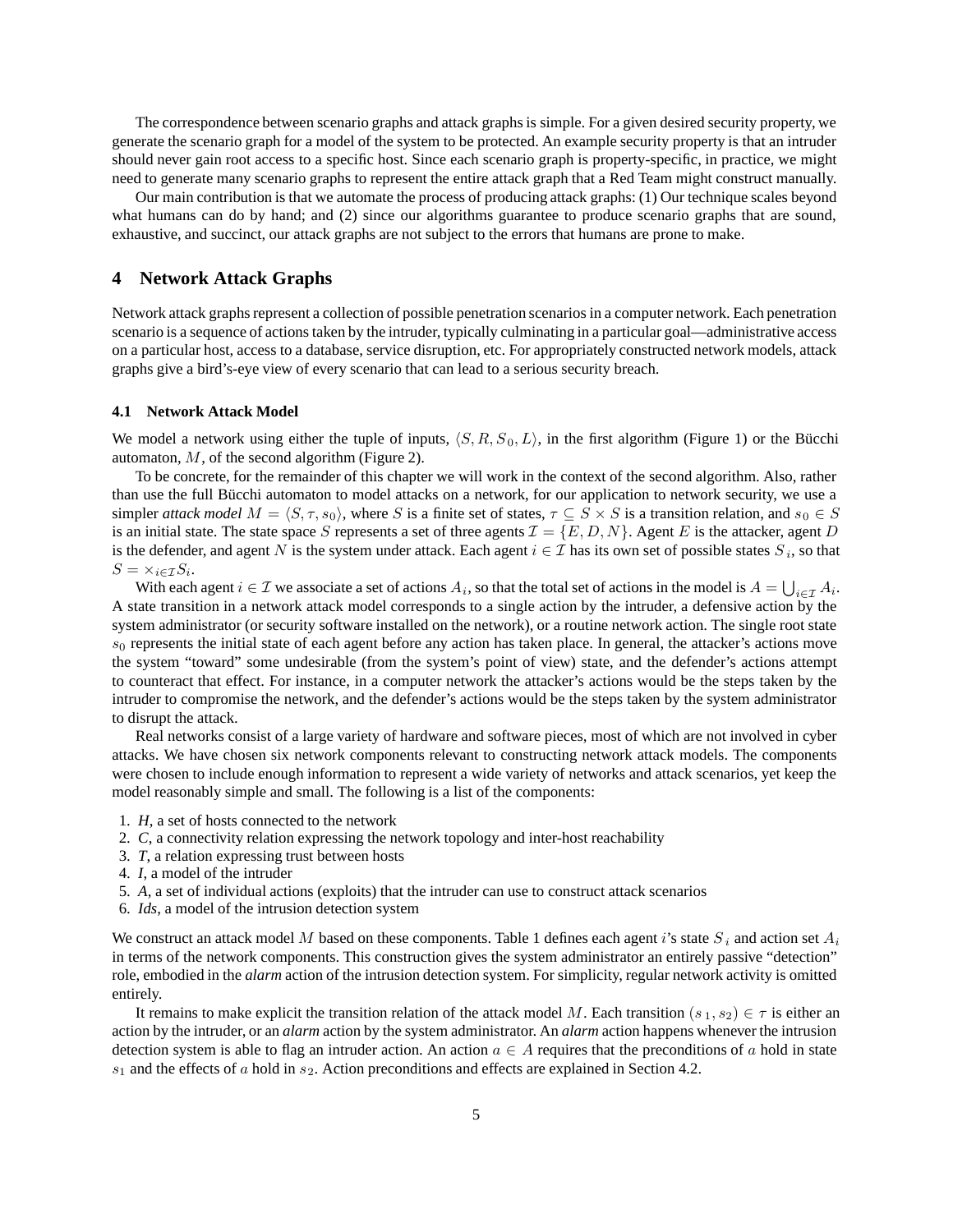| Agent $i \in \mathcal{I}$ |                          |       |
|---------------------------|--------------------------|-------|
|                           |                          |       |
|                           | Ids                      | alarm |
|                           | $\tau \times C \times T$ |       |

**Table 1.** Network attack model

#### **4.2 Network Components**

We now give details about each network component.

**Hosts.** Hosts are the main hubs of activity on a network. They run services, process network requests, and maintain data. With rare exceptions, every action in an attack scenario will target a host in some way. Typically, an action takes advantage of vulnerable or misconfigured software to gain information or access privileges for the attacker. The main goal in modeling hosts is to capture as much information as possible about components that may contribute to creating an exploitable vulnerability.

A host  $h \in H$  is a tuple  $\langle id, \text{svcs}, \text{sw}, \text{vuls} \rangle$ , where

- **–** *id* is a unique host identifier (typically, name and network address)
- **–** *svcs* is a list of service name/port number pairs describing each service that is active on the host and the port on which the service is listening
- **–** *sw* is a list of other software operating on the host, including the operating system type and version
- **–** *vuls* is a list of host-specific vulnerable components. This list may include installed software with exploitable security flaws (example: a *setuid* program with a buffer overflow problem), or mis-configured environment settings (example: existing user shell for system-only users, such as *ftp*)

**Network Connectivity.** Following Ritchey and Ammann [20], connectivity is expressed as a ternary relation  $C \subseteq$  $H \times H \times P$ , where P is a set of integer port numbers.  $C(h_1, h_2, p)$  means that host  $h_2$  is reachable from host  $h_1$  on port p. Note that the connectivity relation incorporates firewalls and other elements that restrict the ability of one host to connect to another. Slightly abusing notation, we say  $R(h_1, h_2)$  when there is a network route from  $h_1$  to  $h_2$ .

**Trust.** We model trust as a binary relation  $T \subseteq H \times H$ , where  $T(h_1, h_2)$  indicates that a user may log in from host  $h_2$  to host  $h_1$  without authentication (i.e., host  $h_1$  "trusts" host  $h_2$ ).

**Services.** The set of services S is a list of unique service names, one for each service that is present on any host on the network. We distinguish services from other software because network services so often serve as a conduit for exploits. Furthermore, services are tied to the connectivity relation via port numbers, and this information must be included in the model of each host. Every service name in each host's list of services comes from the set S.

**Intrusion Detection System.** We associate a boolean variable with each action, abstractly representing whether or not the IDS can detect that particular action. Actions are classified as being either *detectable* or *stealthy* with respect to the IDS. If an action is detectable, it will trigger an alarm when executed on a host or network segment monitored by the IDS; if an action is *stealthy*, the IDS does not see it.

We specify the IDS as a function *ids:*  $H \times H \times A \rightarrow \{d, s, b\}$ , where *ids*( $h_1, h_2, a$ ) = d if action a is detectable when executed with source host  $h_1$  and target host  $h_2$ ;  $ids(h_1, h_2, a) = s$  if action a is stealthy when executed with source host  $h_1$  and target host  $h_2$ ; and  $ids(h_1, h_2, a) = b$  if action a has both detectable and stealthy strains, and success in detecting the action depends on which strain is used. When  $h_1$  and  $h_2$  refer to the same host,  $ids(h_1, h_2, a)$ specifies the intrusion detection system component (if any) located on that host. When  $h_1$  and  $h_2$  refer to different hosts,  $ids(h_1, h_2, a)$  specifies the intrusion detection system component (if any) monitoring the network path between  $h_1$  and  $h_2$ .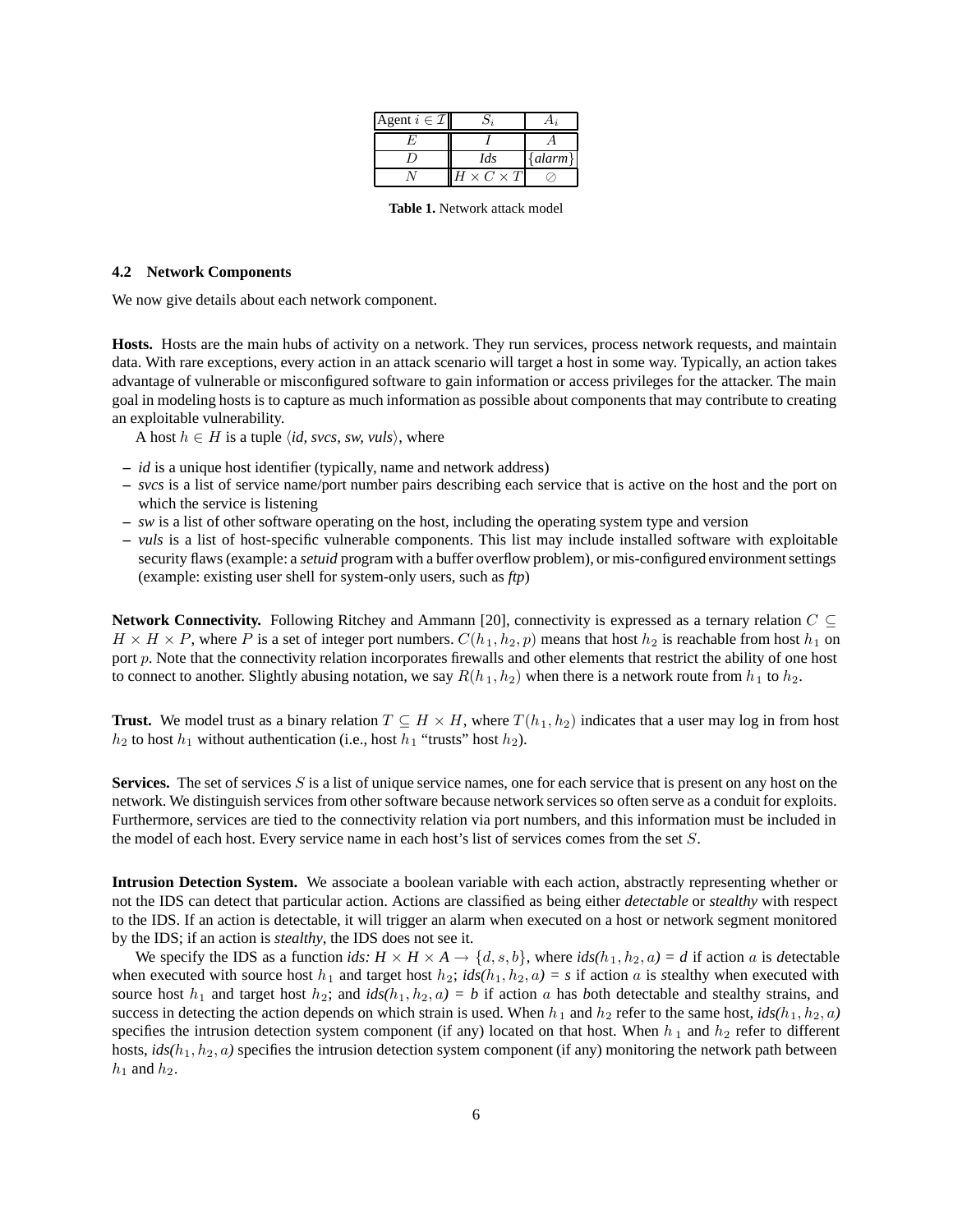**Actions.** Each action is a triple  $\langle r, h_s, h_t \rangle$ , where  $h_s \in H$  is the host from which the action is launched,  $h_t \in H$ is the host targeted by the action, and  $r$  is the rule that describes how the intruder can change the network or add to his knowledge about it. A specification of an action rule has four components: *intruder preconditions*, *network preconditions*, *intruder effects*, and *network effects*. The *intruder preconditions* component places conditions on the intruder's store of knowledge and the privilege level required to launch the action. The *network preconditions*specifies conditions on target host state, network connectivity, trust, services, and vulnerabilities that must hold before launching the action. Finally, the *intruder* and *network effects* components list the action's effects on the intruder and on the network, respectively.

**Intruder.** The intruder has a *store of knowledge* about the target network and its users. The intruder's store of knowledge includes host addresses, known vulnerabilities, user passwords, information gathered with port scans, etc. Also associated with the intruder is the function *plvl: Hosts*  $\rightarrow$  {*none, user, root*}, which gives the level of privilege that the intruder has on each host. For simplicity, we model only three privilege levels. There is a strict total order on the privilege levels: *none* ≤ *user* ≤ *root*.

**Omitted Complications.** Although we do not model actions taken by user services for the sake of simplicity, doing so in the future would let us ask questions about effects of intrusions on service quality. A more complex model could include services provided by the network to its regular users and other routine network traffic. These details would reflect more realistically the interaction between intruder actions and regular network activity at the expense of additional complexity.

Another activity worth modeling explicitly is administrative steps taken either to hinder an attack in progress or to repair the damage after an attack has occurred. The former corresponds to transitioning to states of the model that offer less opportunity for further penetration; the latter means "undoing" some of the damage caused by successful attacks.



# **5 Example Network**



Figure 4 shows an example network. There are two target hosts, Windows and Linux, on an internal company network, and a Web server on an isolated "demilitarized zone" (DMZ) network. One firewall separates the internal network from the DMZ and another firewall separates the DMZ from the rest of the Internet. An intrusion detection system (IDS) watches the network traffic between the internal network and the outside world.

The Linux host on the internal network is running several services—Linux "I Seek You" (*LICQ*) chat software, *Squid* web proxy, and a *Database*. The *LICQ* client lets Linux users exchange text messages over the Internet. The *Squid* web proxy is a caching server. It stores requested Internet objects on a system closer to the requesting site than to the source. Web browsers can then use the local *Squid* cache as a proxy, reducing access time as well as bandwidth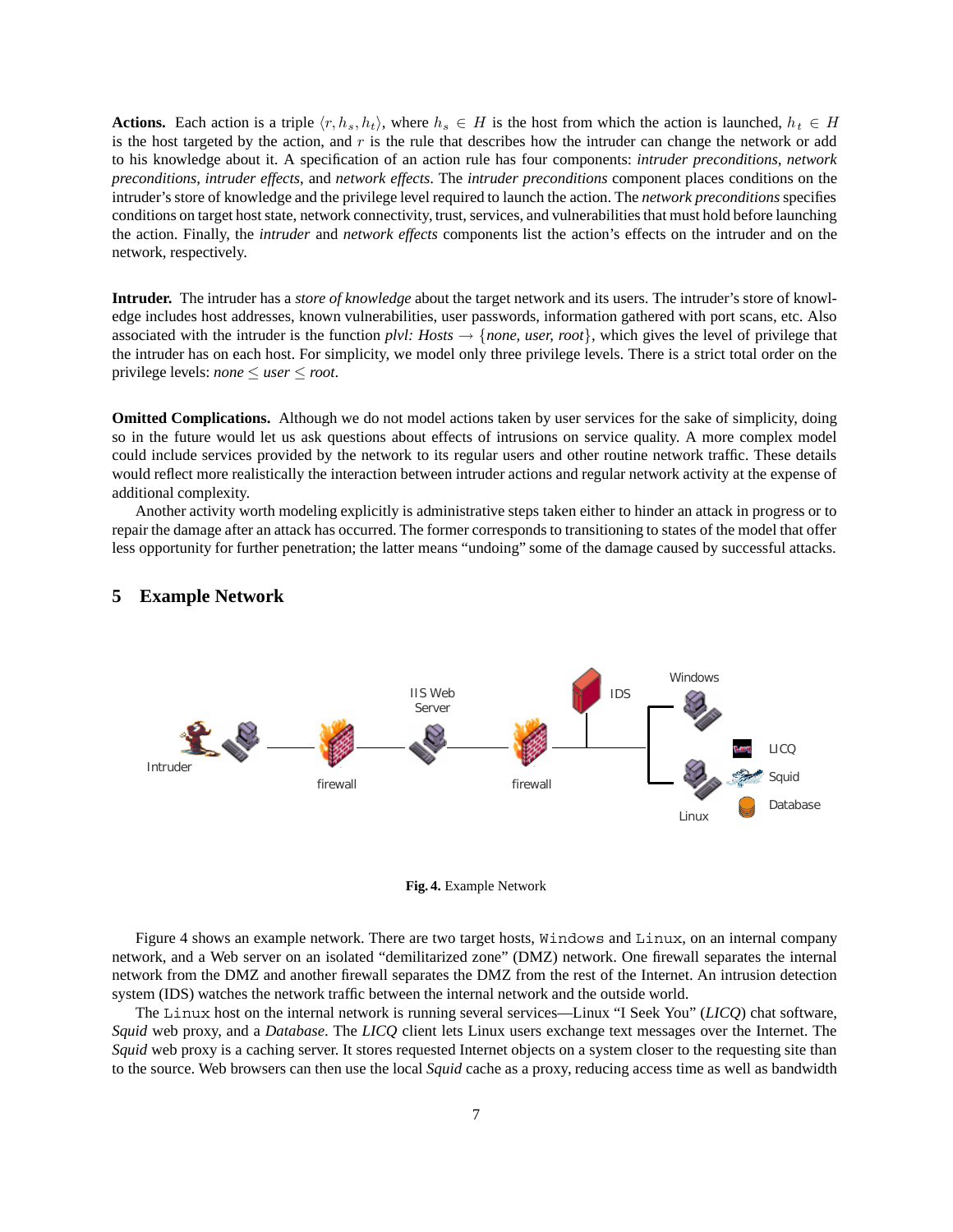consumption. The host inside the DMZ is running Microsoft's Internet Information Services (IIS) on a Windows platform.

The intruder launches his attack starting from a single computer, which lies on the outside network. To be concrete, let us assume that his eventual goal is to disrupt the functioning of the database. To achieve this goal, the intruder needs root access on the database host Linux. The five actions at his disposal are summarized in Table 2.

Each of the five actions corresponds to a real-world vulnerability and has an entry in the Common Vulnerabilities and Exposures (CVE) database. CVE [8] is a standard list of names for vulnerabilities and other information security exposures. A CVE identifier is an eight-digit string prefixed with the letters "CVE" (for accepted vulnerabilities) or "CAN" (for candidate vulnerabilities).

The IIS buffer overflow action exploits a buffer overflow vulnerability in the Microsoft IIS Web Server to gain administrative privileges remotely.

The *Squid* action lets the attacker scan network ports on machines that would otherwise be inaccessible to him, taking advantage of a misconfigured access control list in the *Squid* web proxy.

The *LICQ* action exploits a problem in the URL parsing function of the *LICQ* software for Unix-flavor systems. An attacker can send a specially-crafted URL to the *LICQ* client to execute arbitrary commands on the client's computer, with the same access privileges as the user of the *LICQ* client.

The scripting action lets the intruder gain user privileges on Windows machines. Microsoft Internet Explorer 5.01 and 6.0 allow remote attackers to execute arbitrary code via malformed Content-Disposition and Content-Type header fields that cause the application for the spoofed file type to pass the file back to the operating system for handling rather than raise an error message. This vulnerability may also be exploited through HTML formatted email. The action requires some social engineering to entice a user to visit a specially-formatted Web page. However, the action can work against firewalled networks, since it requires only that internal users be able to browse the Web through the firewall.

Finally, the local buffer overflow action can exploit a multitude of existing vulnerabilities to let a user without administrative privileges gain them illegitimately. For the CVE number referenced in the table, the action exploits a buffer overflow flaw in the *at* program. The *at* program is a Linux utility for queueing shell commands for later execution.

| <b>Action</b>                          | <b>Effect</b>                               | <b>Example CVE ID</b> |
|----------------------------------------|---------------------------------------------|-----------------------|
| IIS buffer overflow                    | remotely get root                           | CAN-2002-0364         |
| Squid port scan                        | port scan                                   | CVE-2001-1030         |
| LICQ gain user                         | gain user privileges remotely CVE-2001-0439 |                       |
| scripting exploit                      | gain user privileges remotely CAN-2002-0193 |                       |
| local buffer overflow locally get root |                                             | CVE-2002-0004         |

**Table 2.** Intruder actions

Some of the actions that we model have multiple instantiations in the CVE database. For example, the local buffer overflow action exploits a common coding error that occurs in many Linux programs. Each program vulnerable to local buffer overflow has a separate CVE entry, and all such entries correspond to the same action rule. The table lists only one example CVE identifier for each rule.

#### **5.1 Example Network Components**

**Services, Vulnerabilities, and Connectivity.** We specify the state of the network to include services running on each host, existing vulnerabilities, and connectivity between hosts. There are five boolean variables for each host, specifying whether any of the three services are running and whether either of two other vulnerabilities are present on that host (Table 3).

The model of the target network includes connectivity information among the four hosts. The initial value of the connectivity relation R is shown in Table 4. An entry in the table corresponds to a pair of hosts  $(h_1, h_2)$ . IIS and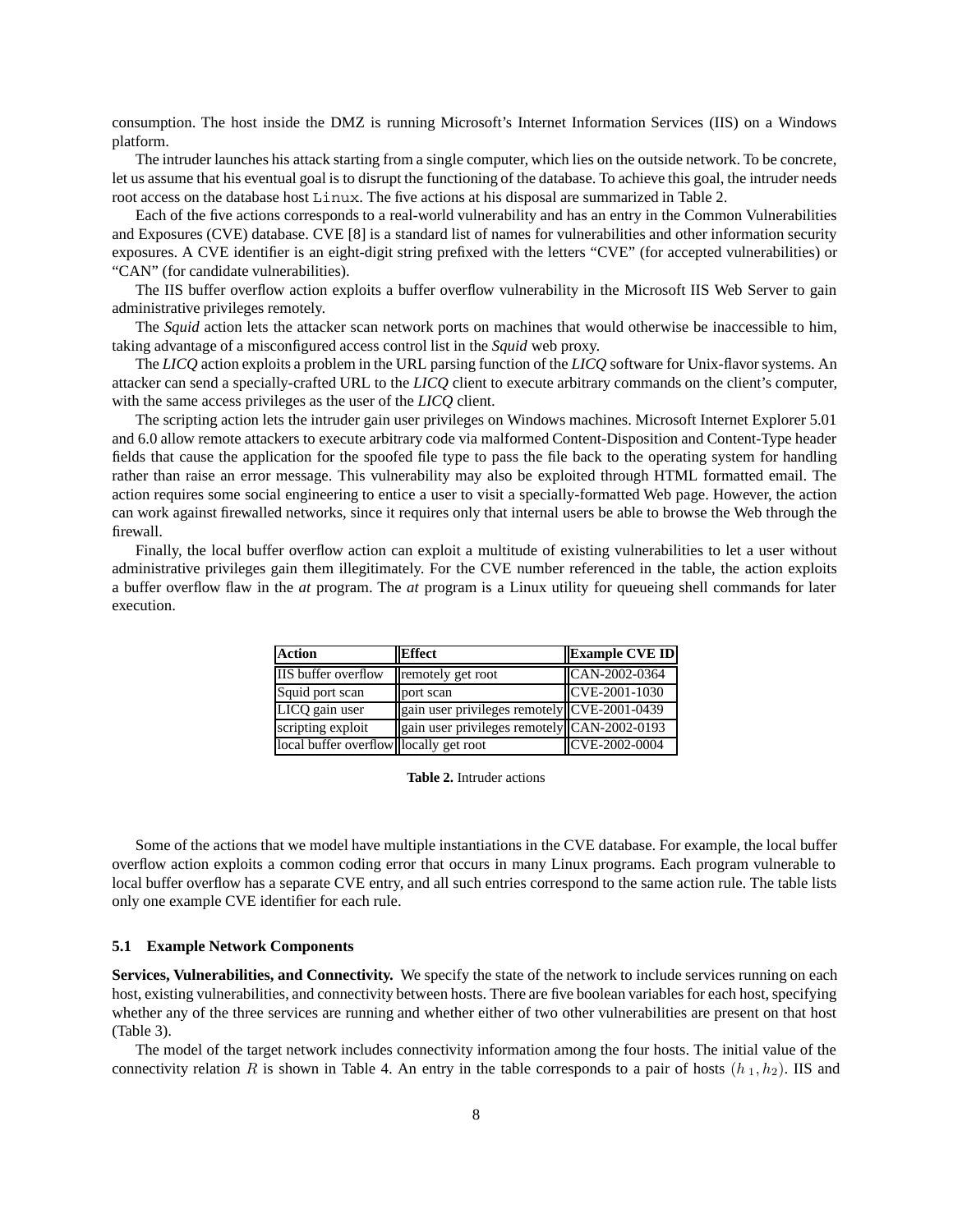| variable meaning   |                                                                 |
|--------------------|-----------------------------------------------------------------|
| w3svc <sub>h</sub> | IIS web service running on host $h$                             |
| squid <sub>h</sub> | <i>Squid</i> proxy running on host $h$                          |
| $l$ icq $h$        | $LICQ$ running on host h                                        |
|                    | scripting <sub>h</sub> HTML scripting is enabled on host h      |
| vul-at $_h$        | $\left  \right $ at executable vulnerable to overflow on host h |

**Table 3.** Variables specifying a host

*Squid* listen on port 80 and the *LICQ* client listens on port 5190, and the connectivity relation specifies which of these services can be reached remotely from other hosts. Each entry consists of three boolean values. The first value is 'y' if  $h_1$  and  $h_2$  are connected by a physical link, the second value is 'y' if  $h_1$  can connect to  $h_2$  on port 80, and the third value is 'y' if  $h_1$  can connect to  $h_2$  on port 5190.

| Host           |         | Intruder IIS Web Server Windows Linux |         |         |
|----------------|---------|---------------------------------------|---------|---------|
| Intruder       | y, y, y | y,y,n                                 | n,n,n   | n,n,n   |
| IIS Web Server | y,n,n   | y, y, y                               | y, y, y | y, y, y |
| Windows        | n,n,n   | y,y,n                                 | y, y, y | y, y, y |
| Linux          | n,n,n   | y,y,n                                 | y, y, y | y, y, y |

**Table 4.** Connectivity relation

We use the connectivity relation to reflect the settings of the firewall as well as the existence of physical links. In the example, the intruder machine initially can reach only the Web server on port 80 due to a strict security policy on the external firewall. The internal firewall is initially used to restrict internal user activity by disallowing most outgoing connections. An important exception is that internal users are permitted to contact the Web server on port 80.

In this example the connectivity relation stays unchanged throughout an attack. In general, the connectivity relation can change as a result of intruder actions. For example, an action may enable the intruder to compromise a firewall host and relax the firewall rules.

**Intrusion Detection System.** A single network-based intrusion detection system protects the internal network. The paths between hosts Intruder and Web and between Windows and Linux are not monitored; the IDS can see the traffic between any other pair of hosts. There are no host-based intrusion detection components. The IDS always detects the *LICQ* action, but cannot see any of the other actions. The IDS is represented with a two-dimensional array of bits, shown in Table 5. An entry in the table corresponds to a pair of hosts  $(h_1, h_2)$ . The value is 'y' if the path between  $h_1$  and  $h_2$  is monitored by the IDS, and 'n' otherwise.

| Host           | Intruder IIS Web Server Windows Linux |  |
|----------------|---------------------------------------|--|
| Intruder       |                                       |  |
| IIS Web Server |                                       |  |
| Windows        |                                       |  |
| Linux          |                                       |  |

**Table 5.** IDS locations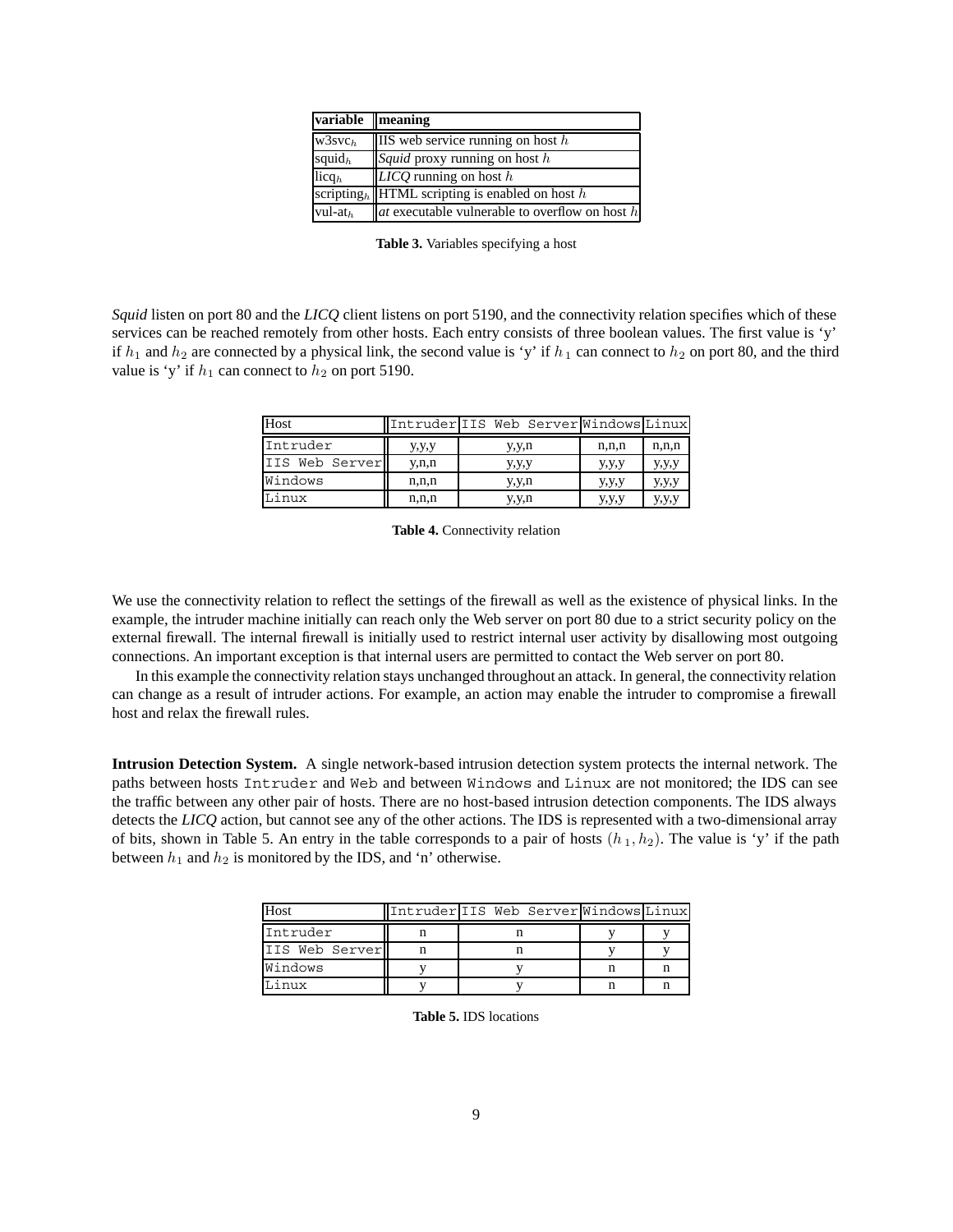**Intruder.** The intruder's store of knowledge consists of a single boolean variable 'scan'. The variable indicates whether the intruder has successfully performed a port scan on the target network. For simplicity, we do not keep track of specific information gathered by the scan. It would not be difficult to do so, at the cost of increasing the size of the state space.

Initially, the intruder has root access on his own machine Intruder, but no access to the other hosts. The 'scan' variable is set to *false*.

**Actions.** There are five action rules corresponding to the five actions in the intruder's arsenal. Throughout the description, S is used to designate the source host and T the target host.  $R(S, T, p)$  says that host T is reachable from host S on port p. The abbreviation  $plvl(X)$  refers to the intruder's current privilege level on host X.

Recall that a specification of an action rule has four components: *intruder preconditions*, *network preconditions*, *intruder effects*, and *network effects*. The *intruder preconditions* component places conditions on the intruder's store of knowledge and the privilege level required to launch the action. The *network preconditions* component specifies conditions on target host state, network connectivity, trust, services, and vulnerabilities that must hold before launching the action. Finally, the *intruder* and *network effects* components list the effects of the action on the intruder's state and on the network, respectively.

Sometimes the intruder has no logical reason to execute a specific action, even if all technical preconditions for the action have been met. For instance, if the intruder's current privileges include root access on the Web Server, the intruder would not need to execute the IIS buffer overflow action against the Web Server host. We have chosen to augment each action's preconditions with a clause that disables the action in instances when the primary purpose of the action has been achieved by other means. This change is not strictly conservative, as it prevents the intruder from using an action for its secondary side effects. However, we feel that this is a reasonable price to pay for removing unnecessary transitions from the attack graphs.

*IIS Buffer Overflow.* This remote-to-root action immediately gives a remote user a root shell on the target machine.

| User-level privileges on host $S$         |
|-------------------------------------------|
| No root-level privileges on host $T$      |
|                                           |
| Host T is running vulnerable IIS server   |
| Host $T$ is reachable from $S$ on port 80 |
|                                           |
| Root-level privileges on host T           |
|                                           |
| <i>Host T is not running IIS</i>          |
|                                           |
|                                           |

*Squid Port Scan.* The *Squid* port scan action uses a misconfigured *Squid* web proxy to conduct a port scan of neighboring machines and report the results to the intruder.

| action squid-port-scan is |                                                 |
|---------------------------|-------------------------------------------------|
| intruder preconditions    |                                                 |
| $plvl(S) =$ user          | User-level privileges on host $S$               |
| $\neg$ scan               | We have not yet performed a port scan           |
| network preconditions     |                                                 |
| squid $\tau$              | <i>Host T is running vulnerable Squid proxy</i> |
| R(S, T, 80)               | Host $T$ is reachable from $S$ on port 80       |
|                           |                                                 |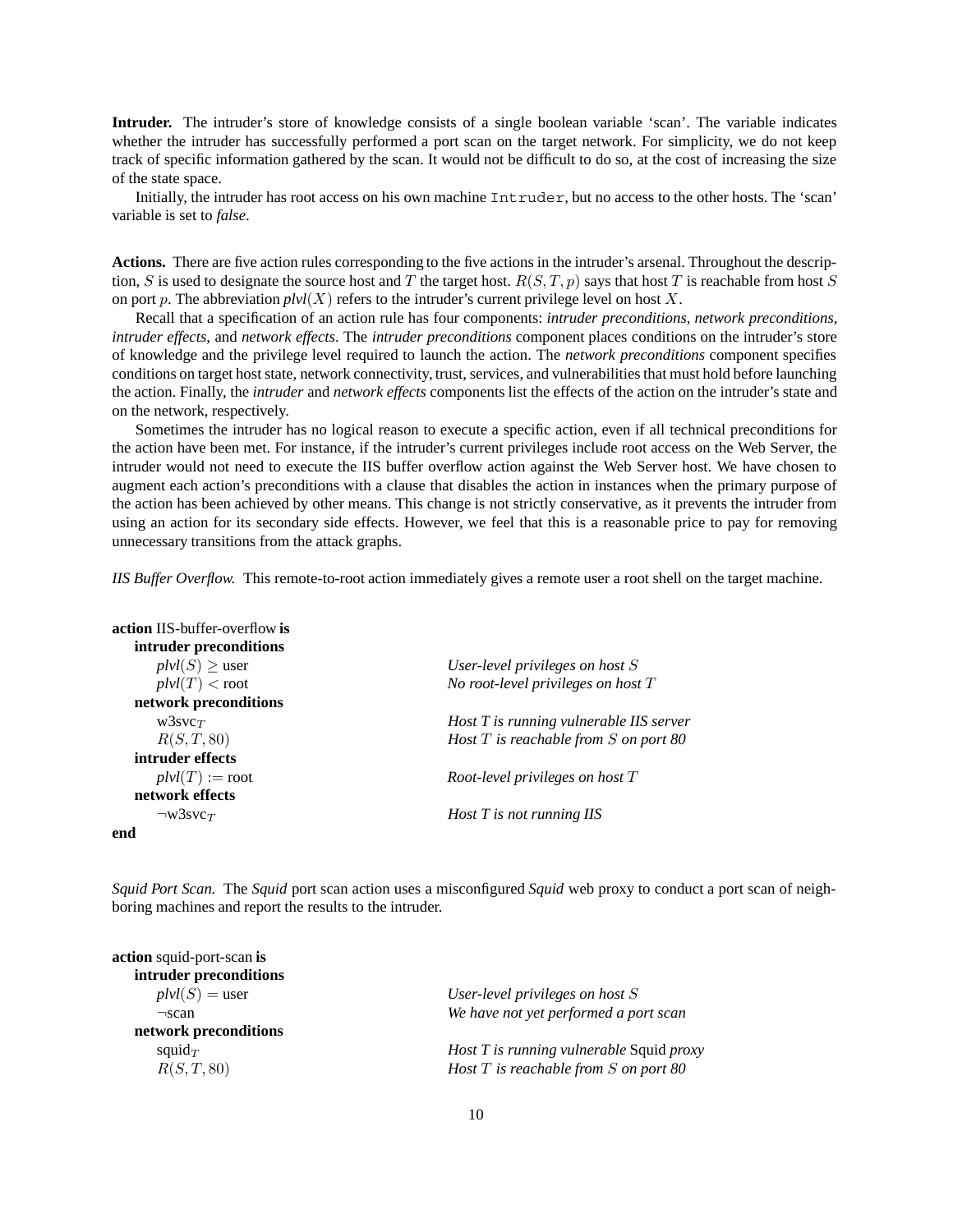```
intruder effects
    scan We have performed a port scan on the network
  network effects
     No changes to the network component
end
```
*LICQ Remote to User.* This remote-to-user action immediately gives a remote user a user shell on the target machine. The action rule assumes that a port scan has been performed previously, modeling the fact that such actions typically become apparent to the intruder only after a scan reveals the possibility of exploiting software listening on lesserknown ports.

# **action** LICQ-remote-to-user **is intruder preconditions**  $p \mid v \mid (S) \geq$  user *User-level privileges on host*  $S$ <br> $p \mid v \mid (T) =$  none *No user-level privileges on host No user-level privileges on host*  $T$ scan *We have performed a port scan on the network* **network preconditions** licq*<sup>T</sup> Host T is running vulnerable* LICQ *software* R(S, T, 5190) *Host* T *is reachable from* S *on port 5190* **intruder effects**  $p \mid v \mid (T) :=$  user *User-level privileges on host* T **network effects** *No changes to the network component* **end**

*Scripting Action.* This remote-to-user action immediately gives a remote user a user shell on the target machine. The action rule does not model the social engineering required to get a user to download a specially-created Web page.

| action client-scripting is |                                             |
|----------------------------|---------------------------------------------|
| intruder preconditions     |                                             |
| $plvl(S) \geq$ user        | User-level privileges on host $S$           |
| $plvl(T) =$ none           | No user-level privileges on host $T$        |
| network preconditions      |                                             |
| scripting $\tau$           | HTML scripting is enabled on host $T$       |
| R(T, S, 80)                | Host $S$ is reachable from $T$ on port $80$ |
| intruder effects           |                                             |
| $plvl(T) :=$ user          | User-level privileges on host $T$           |
| network effects            |                                             |
| Ø                          | No changes to the network component         |
| end                        |                                             |

*Local Buffer Overflow.* If the intruder has acquired a user shell on the target machine, this action exploits a buffer overflow vulnerability on a *setuid root* file (in this case, the *at* executable) to gain root access.

| <b>action</b> local-setuid-buffer-overflow is |                                   |
|-----------------------------------------------|-----------------------------------|
| intruder preconditions                        |                                   |
| $plvl(T) =$ user                              | User-level privileges on host $T$ |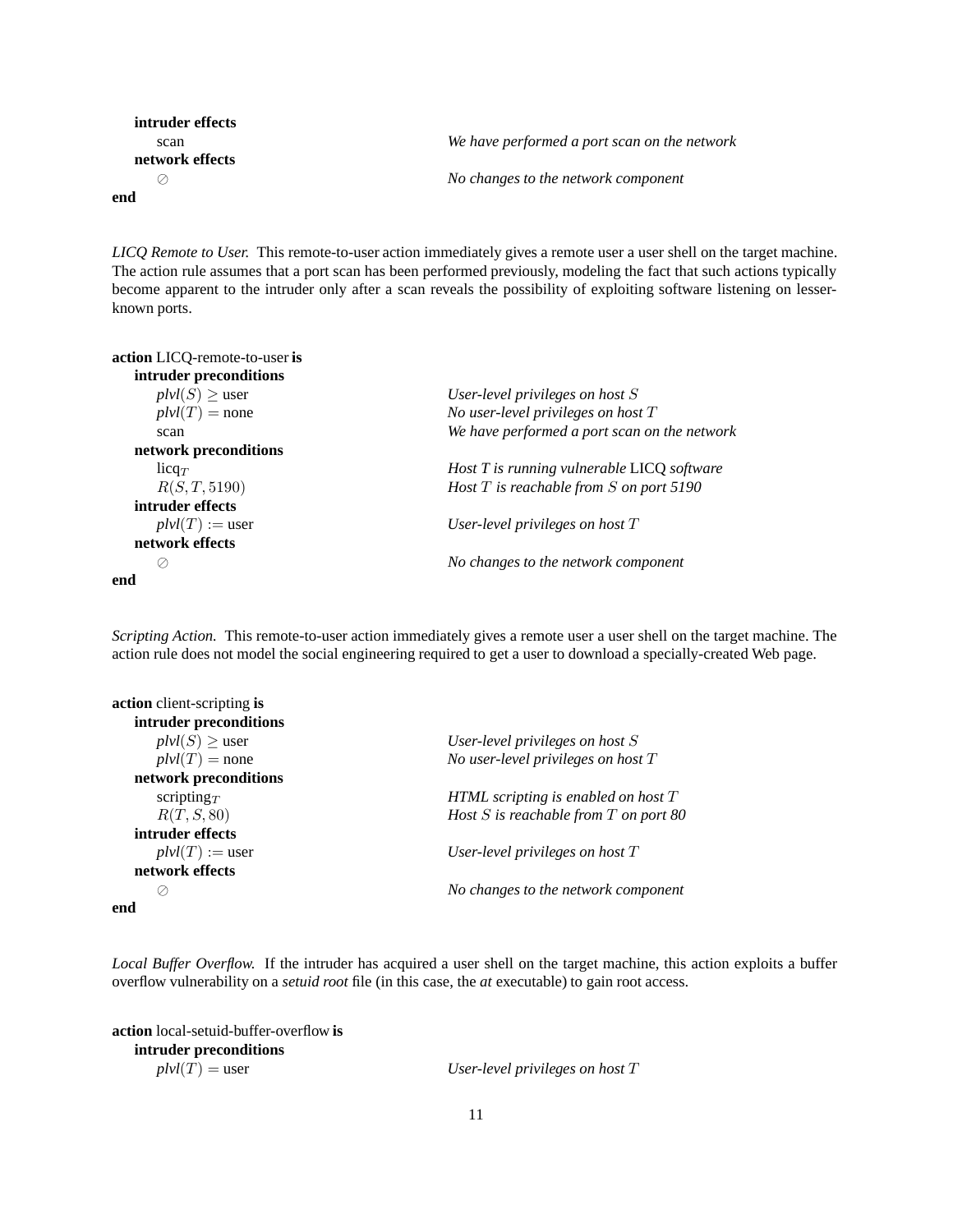

#### **5.2 Sample Attack Graphs**



**Fig. 5.** Example Attack Graph

Figure 5 shows a screenshot of the attack graph generated with our attack graph toolkit (Section 7.2) for the security property

#### **G** (*intruder.privilege[lin]* < *root*)

which states that the intruder will never attain root privileges on the Linux host. In Figure 5, a sample attack scenario is highlighted with solid square nodes, with each attack step identified by name and CVE number. Since the external firewall restricts most network connections from the outside, the intruder has no choice with respect to the initial step it must be a buffer overflow action on the IIS Web server. Once the intruder has access to the Web server machine, his options expand. The highlighted scenario is the shortest route to success. The intruder uses the Web server machine to launch a port scan via the vulnerable *Squid* proxy running on the Linux host. The scan discovers that it is possible to obtain user privileges on the Linux host with the *LICQ* exploit. After that, a simple local buffer overflow gives the intruder administrative control over the Linux machine. The last transition in the action path is a bookkeeping step, signifying the intruder's success.

Any information explicitly represented in the model is available for inspection and analysis in the attack graph. For instance, with a few clicks using our graphical user interface tool, we are able to highlight portions of the graph "covered" by the intrusion detection system. Figure 6 shades the nodes where the IDS alarm has been sounded. These nodes lie on paths that use the *LICQ* action along a network path monitored by the IDS. It is clear that while a substantial portion of the graph is covered by the IDS, the intruder can escape detection and still succeed by taking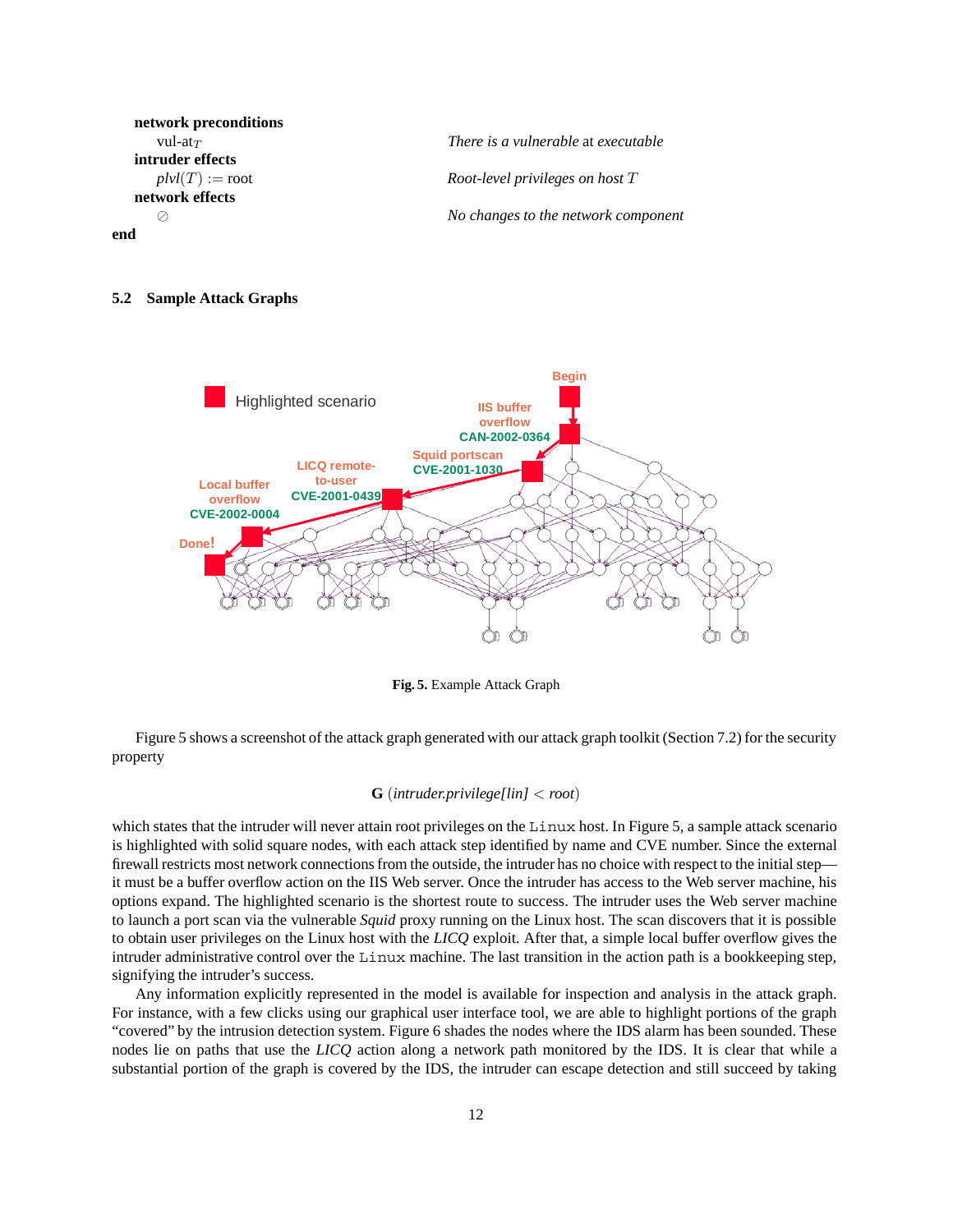one of the paths on the right side of the graph. One such attack scenario is highlighted with square nodes in Figure 6. It is very similar to the attack scenario discussed in the previous paragraph, except that the *LICQ* action is launched from the internal Windows machine, where the intrusion detection system does not see it. To prepare for launching the *LICQ* action from the Windows machine, an additional step is needed to obtain user privileges in the machine. For that, the intruder uses the client scripting exploit on the Windows host immediately after taking over the Web machine.



**Fig. 6.** Alternative Attack Scenario Avoiding the IDS

### **6 Attack Graph Analysis**

Attack graphs serve as the basis of further analysis in several areas of network security, including intrusion detection, defense, and forensic analysis. System administrators use attack graphs for the following reasons:

- **–** To gather information: Attack graphs can answer questions like "What attacks is my system vulnerable to?" and "From an initial configuration, how many different ways can an intruder reach a final state to achieve his goal?"
- **–** To make decisions: Attack graphs can answer questions like " Which set of actions should I prevent to ensure the intruder cannot achieve his goal?" or "Which set of security measures should I deploy to ensure the intruder cannot achieve his goal?"

Since we can produce attack graphs automatically, we make it convenient for system administrators to do "What if?" analysis. Administrators can look at a graph we produce and determine what would happen if they were to change firewall rules, add an intrusion detection system, install a software patch, or remove a host from the network. Does making a change to the system make the graph smaller and in what way?

In this section we look at two kinds of analyses that we can perform on an attack graph: single action removal and critical action set minimization. The first lets administrators see the effect of removing a single action from the intruder's arsenal. The second identifies a set of actions that if removed would then prevent the intruder from achieving his goal.

To demonstrate the analyses, we expand the example from Section 5.1 with an extra host User on the external network and several new actions. An authorized user W of the internal network owns the new host and uses it as a terminal to work remotely on the internal Windows host. The new actions permit the intruder to take over the host User, sniff user W's login credentials, and log in to the internal Windows host using the stolen credentials. We omit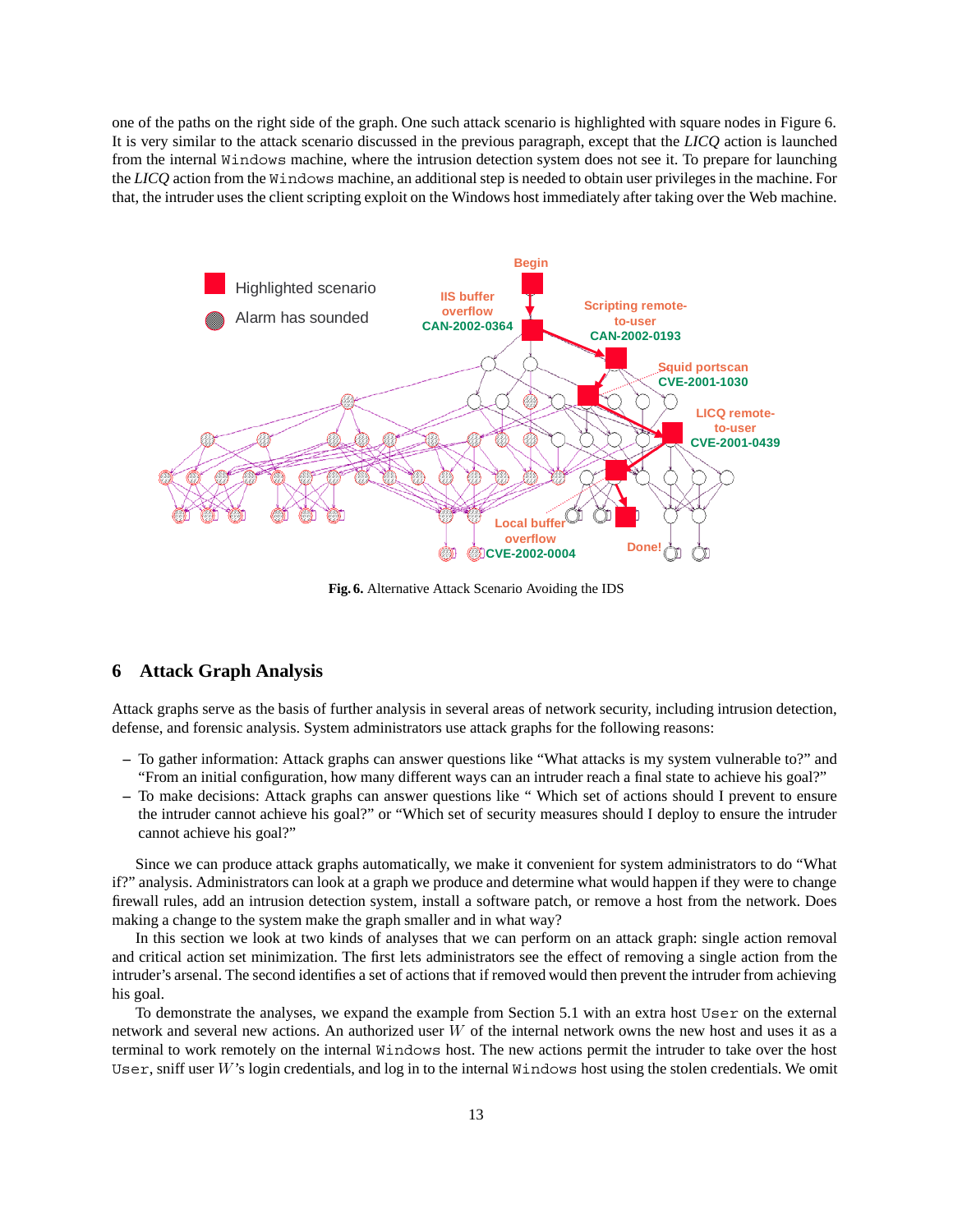the details of the new actions, as they are not essential to understanding the examples. Figure 7(a) shows the full graph for the modified example. The graph is significantly larger, reflecting the expanded number of choices available to the intruder.

#### **6.1 Single Action Removal.**

A simple kind of analysis determines the impact of removing one action from the intruder's arsenal. Recall from Section 4 that each action is a triple  $\langle r, h_s, h_t \rangle$ , where  $h_s \in H$  is the host from which the attack is launched,  $h_t \in H$ is the host targeted by the attack, and r is an action rule. The user specifies a set A*rem* of action triples to be removed from the attack graph. Our toolkit deletes the transitions corresponding to each triple in the set A *rem* from the graph and then removes the nodes that have become unreachable from the initial state.

As demonstrated in Figure 7, this procedure can be repeated several times, reducing the size of the attack graph at each step. The full graph in Figure 7(a) has  $362$  states. Removing one of two ways the intruder can sniff user W's login credentials produces the graph in Figure 7(b), with 213 states. Removing one of the local buffer overflow actions produces the graph in Figure 7(c), with 66 states. At each step, the user is able to judge visually the impact of removing a single action from the intruder's arsenal.

#### **6.2 Critical Action Set Minimization**

Let's turn to a more sophisticated analysis, which is a kind of *minimization analysis* [14]. Suppose the system administrator must decide among several different firewall configurations, or among several vulnerabilities to patch, or among several intrusion detection systems to set up. Each choice prevents a different subset of actions. What should the system administrator do?

We cast this question in terms of the *Minimum Critical Set of Actions* (MCSA) Problem: What is a minimum set of actions that must be prevented to guarantee the intruder cannot achieve his goal? The sketch of our solution is:

- 1. Reduce MCSA to the Minimum Hitting Set (MHS) Problem [14].
- 2. Reduce MHS to the Minimum Set Covering (MSC) Problem [2].
- 3. Use a textbook Greedy Approximation Algorithm to approximate a solution [5].

The first reduction can be briefly understood as follows: Each path in the graph is an attack. Label each edge in the path with the action that causes the state transition. (Note that an action might label more than one edge in the path.) The path thus defines a set of actions used to "realize" an attack. An attack graph is thus a set, R, of "realizable" sets of actions. We need to hit each set in R. If we hit each set in R, then we cut the graph. If we cut the graph, then there is no path from the initial state to any final (success) state in the graph. To find a minimum critical set of actions then reduces to finding a minimum hitting set for R. That is, a minimum hitting set for R will identify a set of actions that the intruder *must have* in his arsenal in order for him to succeed (achieve his goal). This set is a *critical set of actions*.

In short, once an attack graph is generated, we can use an approximation algorithm to find an approximatelyoptimal critical set of actions that will completely disconnect the initial state from states where the intruder has achieved his goals [21]. A related algorithm can find an approximately-optimal set of security measures that accomplish the same goal. With a single click using our graphical user interface tool, the user can invoke both of these exposure minimization algorithms.

The effect of the critical action set algorithm on the modified example attack graph is shown in Figure 8(a). The algorithm finds a critical action set of size 1, containing the port scan action exploiting the *Squid* web proxy. The graph nodes and edges corresponding to actions in the critical set computed by the algorithm are highlighted in the toolkit by shading the relevant nodes. The shaded nodes are seen clearly when we zoom in to inspect a part of the graph on a larger scale (Figure 8(b)).

Since the computed action set is always critical, removing every action triple in the set from the intruder's arsenal is guaranteed to result in an empty attack graph. In the example, we might patch the Linux machine with a new version of the *Squid* proxy, thereby removing every action triple that uses the *Squid* port scan rule on the Linux machine from the intruder's arsenal.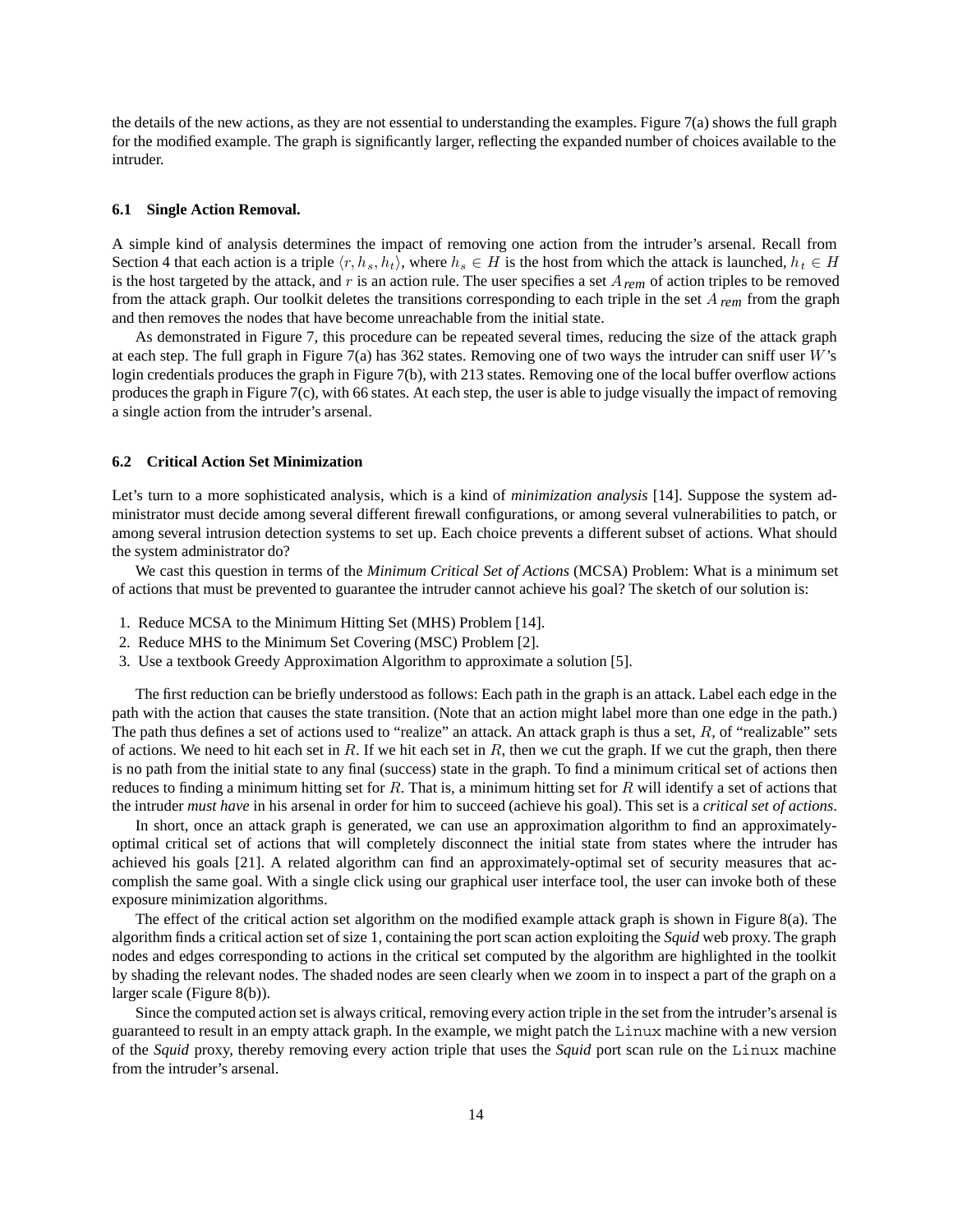## **7 Practical Experience**

#### **7.1 Performance**

In practice we found that the explicit-state algorithm has good performance: the speed to generate the attack graph is linear in the number of reachable state transitions [21]. We also found that for our limited number of examples, our explicit-state algorithm is better than our symbolic algorithm in terms of time to generate graphs. In all of our examples, our models are large due to their large number of state variables, but at the same time they have a very small reachable state space. Thus we have a double whammy against the symbolic algorithm: Small reachable state spaces are better for explicit-state model checking, and larger numbers of state variables are worse for symbolic model checking.

These performance results, however, are not definitive. For one, we did not try to fine tune the implementation of our symbolic model checking algorithm. But most importantly, our application to security biases our experimental results in favor of our explicit-state algorithm. For other applications, the symbolic algorithm might be the better choice, in particular for general scenario graphs.

#### **7.2 Toolkit**

We built a toolkit that allows us to model networked systems [23]. We write XML input specifications that model the following kinds of information of a system: connectivity between hosts on the network, services running on each host, firewall rules, host-based and network-based intrusion detection systems, and most importantly, the actions an intruder might take in attempting to attack a system. We chose XML as our input specification language for modularity: we can plug in any model checker as our attack graph generator and translate our XML input specifications into the input language of the model checker. In our toolkit, we use our modifications of the NuSMV and SPIN model checkers, reflecting our two algorithms, to produce attack graphs.

One of the challenges to using our tools is providing a model of the network. We rely on external data sources to supply information necessary to build a network attack model. Specifically, it is necessary to know the topology of the target network, configuration of the network hosts, and vulnerabilities present on the network. In addition, we require access to a database of action rules to build the transition relation of the attack model.

We could expect the user to specify all of the necessary information manually, but such a task is tedious, errorprone, and unrealistic for networks of more than a few nodes. Thus, we recommend deploying the attack graph toolkit in conjunction with information-gathering systems that supply some of the data automatically and with existing vulnerability databases. In our work, to give us network topology and host configuration data, we integrated the attack graph generator with two such systems, MITRE Corp's Outpost and Lockheed Martin's ANGI [23]. For our action rules, we specified a library of actions based on a vulnerability database provided to us by SEI/CERT. This database has over 150 actions representing many published CVEs. We wrote precondition/effects specifications as in Section 5.

# **8 Related Work**

Generating a set of all counterexamples is a novel addition to the repertoire of model checking techniques. Sheyner's dissertation [21] gives the most comprehensive description of scenario graphs and algorithms for generating them.

We restrict the remainder of our discussion of related work to attack graphs.

Phillips and Swiler [19] propose the concept of attack graphs that is similar to the one described here. However, they take an "attack-centric" view of the system. Since we work with a general modeling language, we can express in our model both seemingly benign system events (such as failure of a link) and malicious events (such as attacks). Therefore, our attack graphs are more general than the one proposed by Phillips and Swiler. Swiler et al. describe a tool [25] for generating attack graphs based on their previous work. Their tool constructs the attack graph by forward exploration starting from the initial state.

The advantage of using model checking instead of forward search is that the technique can be expanded to include liveness properties, which can model service guarantees in the face of malicious activity. For example, a model of a banking network could have a liveness security property such as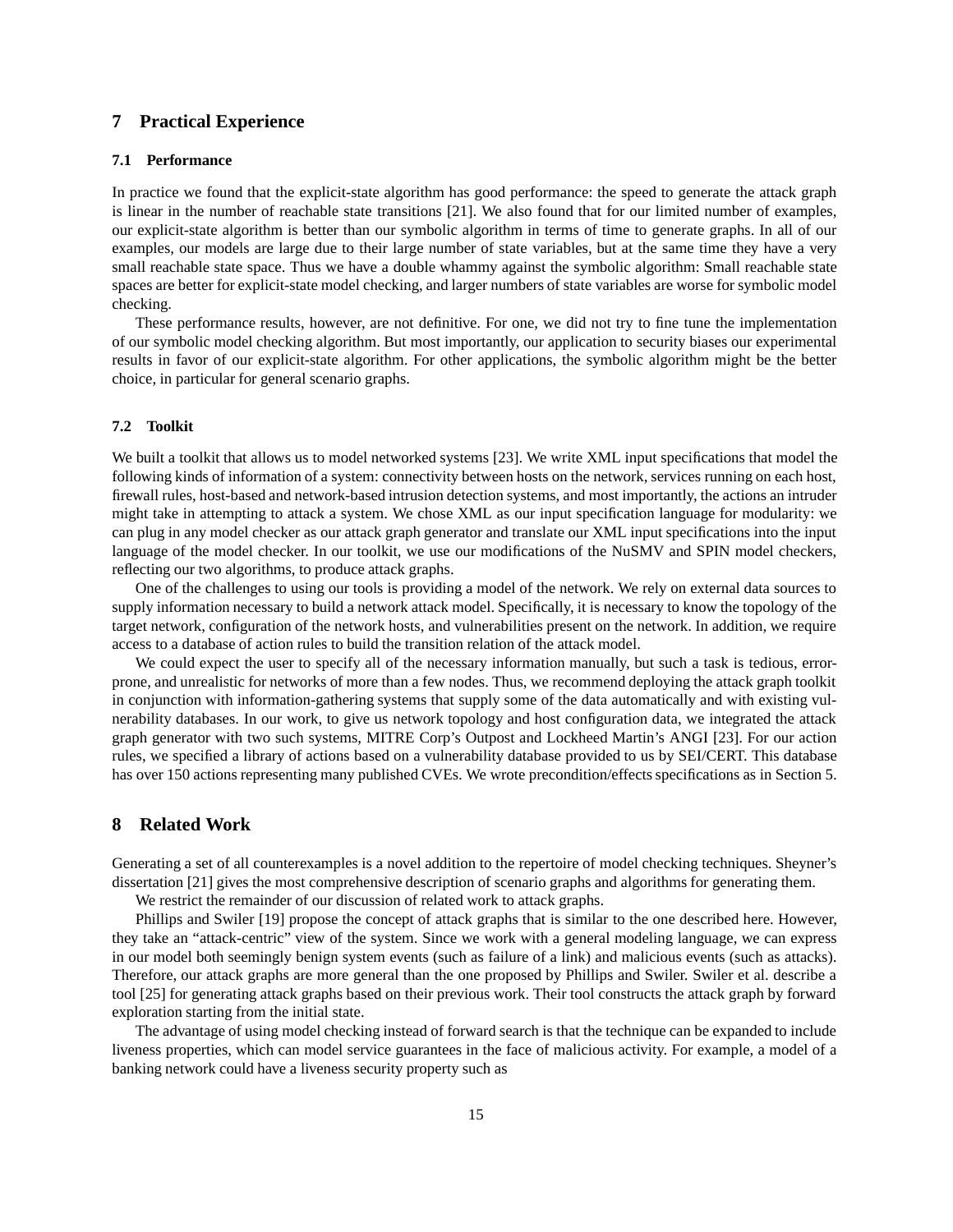#### $G$  (*CheckDeposited*  $\rightarrow$  (**F** *CheckCleared*))

which specifies that every check deposited at a bank branch must eventually clear.

Templeton and Levitt [27] propose a requires/provides model for attacks. The model links atomic attacks into scenarios, with earlier atomic attacks supplying the prerequisites for the later ones. Templeton and Levitt point out that relating seemingly innocuous system behavior to known attack scenarios can help discover new atomic attacks. However, they do not consider combining their attack scenarios into attack graphs.

Cuppens and Ortalo [7] propose a declarative language (LAMBDA) for specifying attacks in terms of pre- and post-conditions. LAMBDA is a superset of the simple language we used to model attacks in our work. The language is modular and hierarchical; higher-level attacks can be described using lower-level attacks as components. LAMBDA also includes intrusion detection elements. Attack specifications includes information about the steps needed to detect the attack and the steps needed to verify that the attack has already been carried out. Using a database of attacks specified in LAMBDA, Cuppens and Miege [6] propose a method for alert correlation based on matching post-conditions of some attacks with pre-conditions of other attacks that may follow. In effect, they exploit the fact that alerts about attacks are more likely to be related if the corresponding attacks can be a part of the same attack scenario.

Dacier [9] proposes the concept of privilege graphs. Each node in the privilege graph represents a set of privileges owned by the user; edges represent vulnerabilities. Privilege graphs are then explored to construct attack state graphs, which represents different ways in which an intruder can reach a certain goal, such as root access on a host. He also defines a metric, called the *mean effort to failure* or METF, based on the attack state graphs. Orlato *et al.* describe an experimental evaluation of a framework based on these ideas [18]. At the surface, our notion of attack graphs seems similar to the one proposed by Dacier. However, as is the case with Phillips and Swiler, Dacier takes an "attackcentric" view of the world. As pointed out above, our attack graphs are more general. From the experiments conducted by Orlato *et al.* it appears that even for small examples the space required to construct attack state graphs becomes prohibitive. By basing our algorithm on model checking we take advantage of advances in representing large state spaces and can thus hope to represent large attack graphs.

Ritchey and Ammann [20] also use model checking for vulnerability analysis of networks. They use the (unmodified) model checker SMV [24]. They can obtain only one counterexample, i.e., only one attack corresponding to an unsafe state. In contrast, we modified the model checker NuSMV to produce attack graphs, representing all possible attacks. We also described post-facto analyses that can be performed on these attack graphs. These analysis techniques cannot be meaningfully performed on single attacks.

Graph-based data structures have also been used in network intrusion detection systems, such as *NetSTAT* [28]. There are two major components in NetSTAT: a set of probes placed at different points in the network and an analyzer. The analyzer processes events generated by the probes and generates alarms by consulting a network fact base and a scenario database. The network fact base contains information (such as connectivity) about the network being monitored. The scenario database has a directed graph representation of various atomic attacks. For example, the graph corresponding to an IP spoofing attack shows various steps that an intruder takes to mount that specific attack. The authors state that "in the analysis process the most critical operation is the generation of all possible instances of an attack scenario with respect to a given target network."

Ammann et. al. present a scalable attack graph representation [1]. They encode attack graphs as dependencies among exploits and security conditions, under the assumption of monotonicity. Informally, monotonicity means that no action an intruder can take interferes with the intruder's ability to take any other actions. The authors treat vulnerabilities, intruder access privileges, and network connectivity as atomic boolean attributes. Actions are treated as atomic transformations that, given a set of preconditions on the attributes, establish a set of postconditions. In this model, monotonicity means that (1) once a postcondition is satisfied, it can never become "unsatisfied," and (2) the negation operator cannot be used in expressing action preconditions.

The authors show that under the monotonicity assumption it is possible to construct an efficient (low-order polynomial) attack graph representation that scales well. They present an efficient algorithm for extracting minimal attack scenarios from the representation, and suggest that a standard graph algorithm can produce a critical set of actions that disconnects the goal state of the intruder from the initial state.

This approach is less general than our treatment of attack graphs. In addition to the monotonicity requirement, it can handle only simple safety properties. Further, the compact attack graph representation is less explicit, and therefore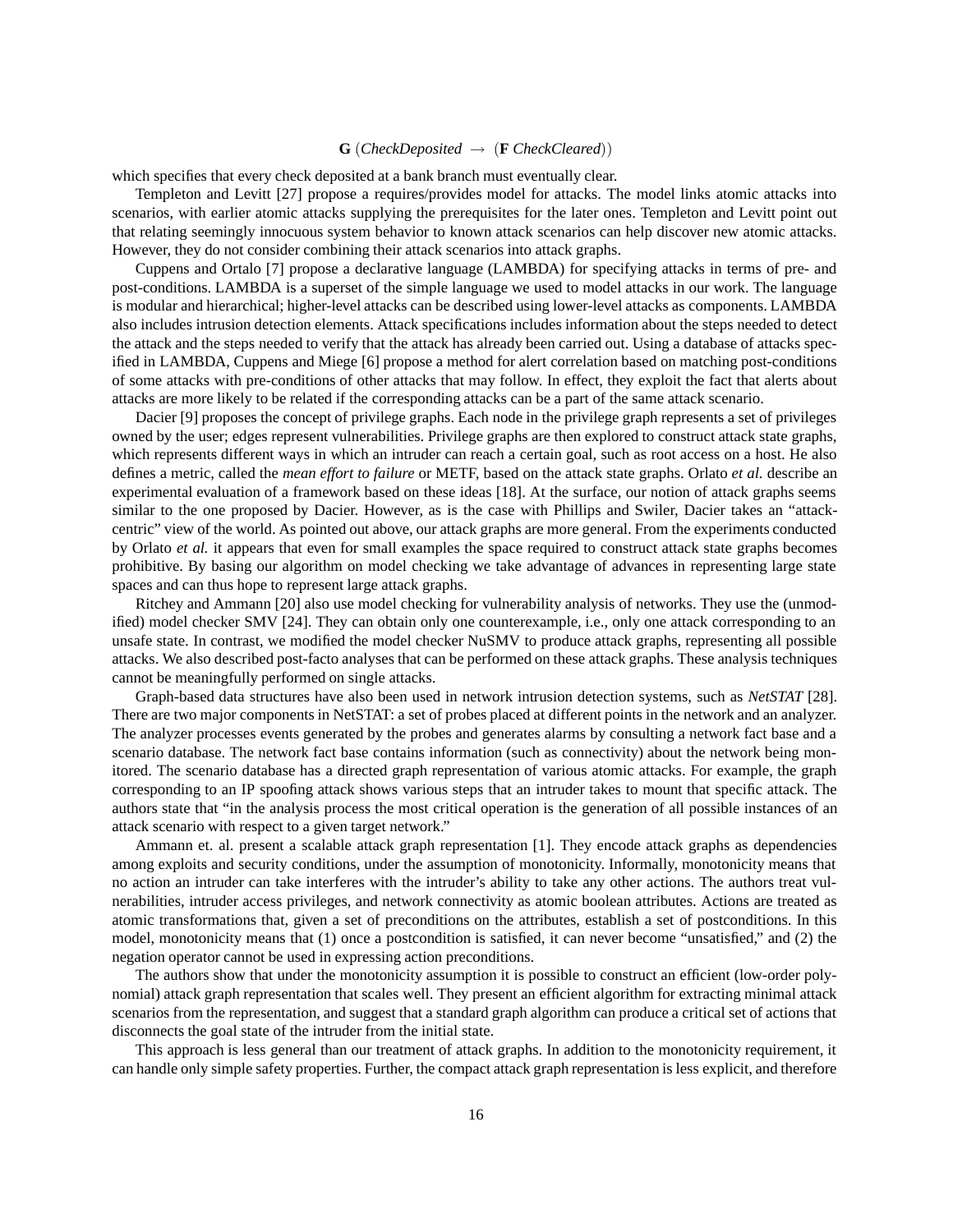harder for a human to read. The advantage of the approach is that it has a worst-case bound on the size of the graph that is polynomial in the number of atomic attributes in the model, and therefore can scale better than full-fledged model checking to large networks.

# **9 Future Work**

We are now producing scenario graphs so large that humans have a hard time interpreting them. We plan to address the problem of size in several ways:

- **–** Apply optimization techniques from the model checking literature to reduce the size of scenario graphs. For example, we can use symmetry and partial-order reduction techniques. One open problem is what a set of "all counterexamples" means when using the counterexample-guided-abstraction-and-refinement model checking technique.
- **–** Find ways to compress either or both the internal representation of the scenario graph and the external one displayed to the user.
	- One novel approach we took was to apply the Google PageRank algorithm to the graphs we produce [16]. We use the in-degree and out-degree of a node in the graph as an estimate of how likely an attacker is to visit a state in a given attack, i.e., path in the graph.
	- Rather than generate the entire scenario graph, we could do "query-directed" scenario graph generation. An example query might be "What are all paths in the scenario graph that involve a particular action?" For attack graphs, the system administrator might want to see subgraphs involving a particular host, service, or intrusion detection system. We could use such queries to reduce the graph that is then displayed to the user.
- **–** Design and implement new graph-based analyses on scenario graphs. The minimization analysis discussed in 6.2 is only the tip of the iceberg. We would like to explore more such analyses for scenario graphs in general.

We are also interested in pursuing further uses of attack graphs, e.g., in using them in conjunction with on-line intrusion detection systems and in using them to help with alert correlation. One potential approach is to use the editdistance algorithm (e.g., used on DNA sequences) to match an abstraction of a sequence of alerts with a subpath of some attack in an attack graph [10]. The closer the match, the higher the likelihood that the alerts signal a real attack.

Finally, we are interested in exploring applications of scenario graphs to other domains. The model checking algorithms we present for producing all counterexamples are both extremely general. Model checkers, which produce a single counterexample, are already used for a broad range of applications, including hardware design, software debugging, embedded systems verification, program analysis, e-commerce, authentication protocols, and computational biology. We leave for future work what the analogue of "all counterexamples" means in these and other applications.

# **Acknowledgments**

Oleg Sheyner deserves all the credit for the technical contributions summarized in this chapter. The initial idea of using model checking to produce attack graphs is due to my collaboration with Somesh Jha.

All the ideas in this chapter can be found in greater detail in Oleg Sheyner's doctoral dissertation [21]. Portions of his dissertation have appeared in conference and journal papers [15, 22, 14, 13, 23, 29]. This chapter draws largely from Wing's summary paper [29] and Sheyner and Wing's conference paper [23]; specific sections are reprinted in part from: (1) Jeannette M. Wing, "Scenario Graphs Applied to Security (Extended Abstract)," *Verification of Infinite-State Systems with Applications to Security*, E. Clarke, M. Minea, and F.L. Tiplea, editors, IOS Press, copyright 2006, pp. 229–234, with permission from IOS Press; and (2) Oleg Sheyner and Jeannette M. Wing, "Tools for Generating and Analyzing Attack Graphs," *Formal Methods for Components and Objects*, Second International Symposium, FMCO 2003, Leiden, The Netherlands, November 2003, Frank S. de Boer, Marcello M. Bonsangue, Susanne Graf, and Willem-Paul de Roever, editors, Lecture Notes in Computer Science 3188, Springer-Verlag Berlin Heidelberg copyright 2004, pp. 344–371, Figures 2-7, with kind permission of Springer Science and Business Media.

This research is sponsored in part by the Army Research Office under contract no. DAAD190110485 and DAAD19- 02-1-0389, the National Science Foundation under grant no. CCR-0121547 and CNS-0433540, and the Software Engineering Institute through a US government funding appropriation.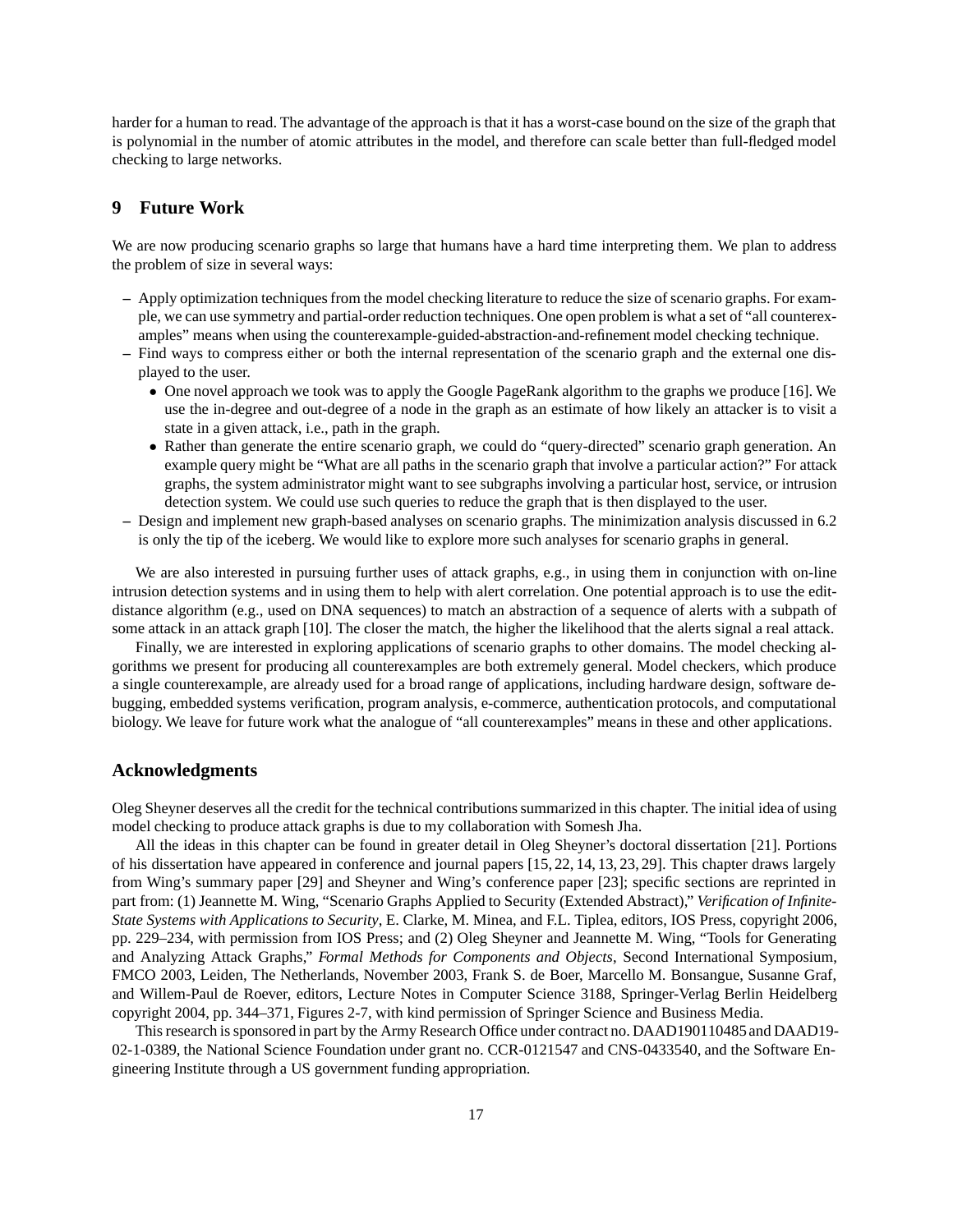The views and conclusions contained herein are those of the authors and should not be interpreted as necessarily representing the official policies or endorsements, either expressed or implied, of the sponsoring institutions, the US Government or any other entity.

## **References**

- 1. Paul Ammann, Duminda Wijesekera, and Saket Kaushik, "Scalable, Graph-Based Network Vulnerability Analysis," *Proceedings of the 9th ACM Conference on Computer and Communications Security*, 2002, pp. 217–224.
- 2. G. Ausiello, A. DAtri, and M. Protasi. "Structure preserving reductions among convex optimization problems," *Journal of Computational System Sciences (JCSS)*, 21, 1980, pp. 136–153.
- 3. Randal E. Bryant, "Graph-based algorithms for boolean function manipulation," *IEEE Transactions on Computers*, C-35(8):677–691, August 1986.
- 4. Edmund M. Clarke, Orna Grumberg, and Doron Peled, *Model Checking*, MIT Press, 2000.
- 5. Thomas H. Cormen, Charles E. Leiserson, Ronald L. Rivest, and Clifford Stein, *Introduction to Algorithms*, second edition, MIT Press and McGraw-Hill, 2001.
- 6. Frederic Cuppens and Alexandre Miege, "Alert Correlation in a Cooperative Intrusion Detection Framework," *Proceedings of the* 23*rd IEEE Symposium on Security and Privacy*, May 2002.
- 7. Frederic Cuppens and Rodolphe Ortalo, "LAMBDA: A Language to Model a Database for Detection of Attacks," *Proceedings of the Third International Workshop on the Recent Advances in Intrusion Detection (RAID)*, LNCS 1907, Springer-Verlag, 2000, pp. 197–216.
- 8. Common Vulnerabilities and Exposures, *http://www.cve.mitre.org*.
- 9. M. Dacier, "Towards Quantitative Evaluation of Computer Security," Ph.D. Thesis, Institut National Polytechnique de Toulouse, December 1994.
- 10. Oren Dobzinski, "Alert Abstraction Using Attack Graphs," Master's Project, Department of Electrical and Computer Engineering, Carnegie Mellon University, May 2006.
- 11. Rob Gerth, Doron Peled, Moshe Y. Vardi, and Pierre Wolper, "Simple on-the-fly automatic verification of linear temporal logic," *Proceedings of the 6th Symposium on Logic in Computer Science*, Amsterdam, July 1991, pp. 406–415.
- 12. Gerald J. Holzmann, *The Spin Model Checker: Primer and Reference Manual*, Addison-Wesley, 2004. *http://www.spinroot.com/spin/whatispin.html*.
- 13. Todd Hughes and Oleg Sheyner, "Attack Scenario Graphs for Computer Network Threat Analysis and Prediction," *Complexity*, 9(2):15–18, November/December 2003.
- 14. Somesh Jha, Oleg Sheyner, and Jeannette M. Wing, "Minimization and Reliability Analysis of Attack Graphs," *Proceedings of the Computer Security Foundations Workshop*, Nova Scotia, June 2002, pp. 49–63.
- 15. Somesh Jha and Jeannette M. Wing, "Survivability Analysis of Networked Systems," *Proceedings of the International Conference on Software Engineering*, Toronto, May 2001.
- 16. V. Mehta, C. Bartzis, H. Zhu, E.M. Clarke, and J.M. Wing, "Ranking Attack Graphs," *Proceedings of Recent Advances in Intrusion Detection*, Hamburg Germany, Sept. 20-22, 2006.
- 17. NuSMV: A New Symbolic Model Checker, *http://afrodite.itc.it:1024/ nusmv/*.
- 18. R. Ortalo, Y. Deswarte, and M. Kaaniche, "Experimenting with Quantitative Evaluation Tools for Monitoring Operational Security," *IEEE Transactions on Software Engineering*, vol. 25, no. 5, September/October 1999, pp. 633–650.
- 19. C.A. Phillips and L.P. Swiler, "A Graph-Based System for Network Vulnerability Analysis," New Security Paradigms Workshop, 1998, pp. 71–79.
- 20. R.W. Ritchey and P. Ammann, "Using model checking to analyze network vulnerabilities," *Proceedings of the IEEE Symposium on Security and Privacy*, May 2001, pp. 156–165.
- 21. Oleg Sheyner, "Scenario Graphs and Attack Graphs," CMU Computer Science Department technical report CMU-CS-04-122, Ph.D. dissertation, April 2004.
- 22. Oleg Sheyner, Joshua Haines, Somesh Jha, Richard Lippman, and Jeannette M.Wing, "Automated Generation and Analysis of Attack Graphs," *Proceedings of the IEEE Symposium on Security and Privacy*, Oakland, CA, May 2002.
- 23. Oleg Sheyner and Jeannette M. Wing, "Tools for Generating and Analyzing Attack Graphs," *Proceedings of Formal Methods for Components and Objects*, Lecture Notes in Computer Science 3188, 2004, pp. 344–371.
- 24. SMV: A Symbolic Model Checker, *http://www.cs.cmu.edu/ modelcheck/*.
- 25. L.P. Swiler, C. Phillips, D. Ellis, and S. Chakerian, "Computer-attack graph generation tool," *Proceedings of the DARPA Information Survivability Conference and Exposition*, June 2000.
- 26. R.E. Tarjan, "Depth first search and linear graph algorithms," *SIAM Journal of Computing*, 1(2):146–160, June 1972.
- 27. Steven Templeton and Karl Levitt, "A Requires/Provides Model for Computer Attacks," *Proceedings of the New Security Paradigms Workshop*, Cork, Ireland, 2000.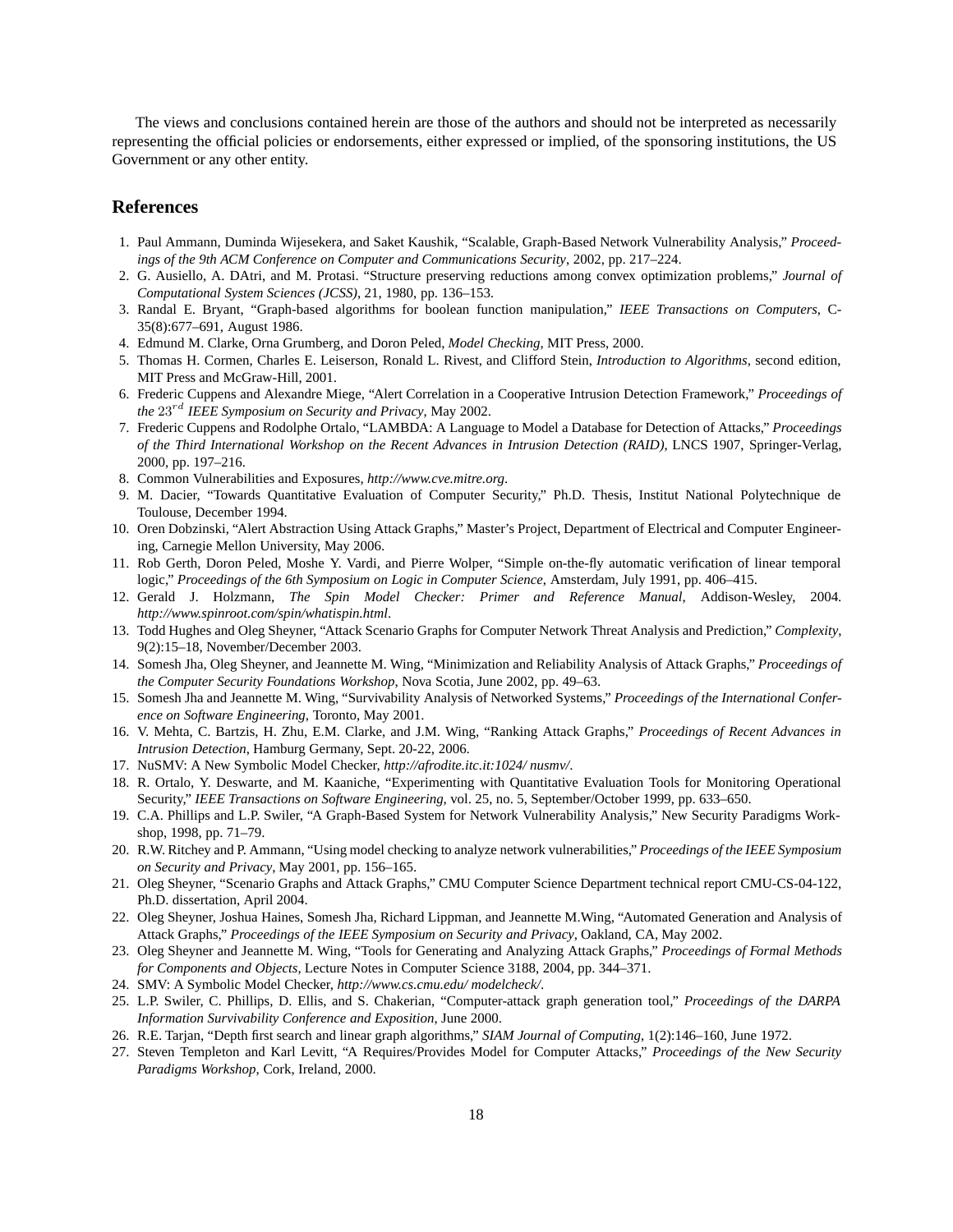- 28. G. Vigna and R.A. Kemmerer, "NetSTAT: A Network-based Intrusion Detection System," *Journal of Computer Security*, vol. 7, no. 1, 1999.
- 29. Jeannette M. Wing, "Scenario Graphs Applied to Security (Extended Abstract)," *Verification of Infinite-State Systems with Applications to Security*, editors E. Clarke, M. Minea, and F.L. Tiplea, IOS Press, 2006, pp. 229–234.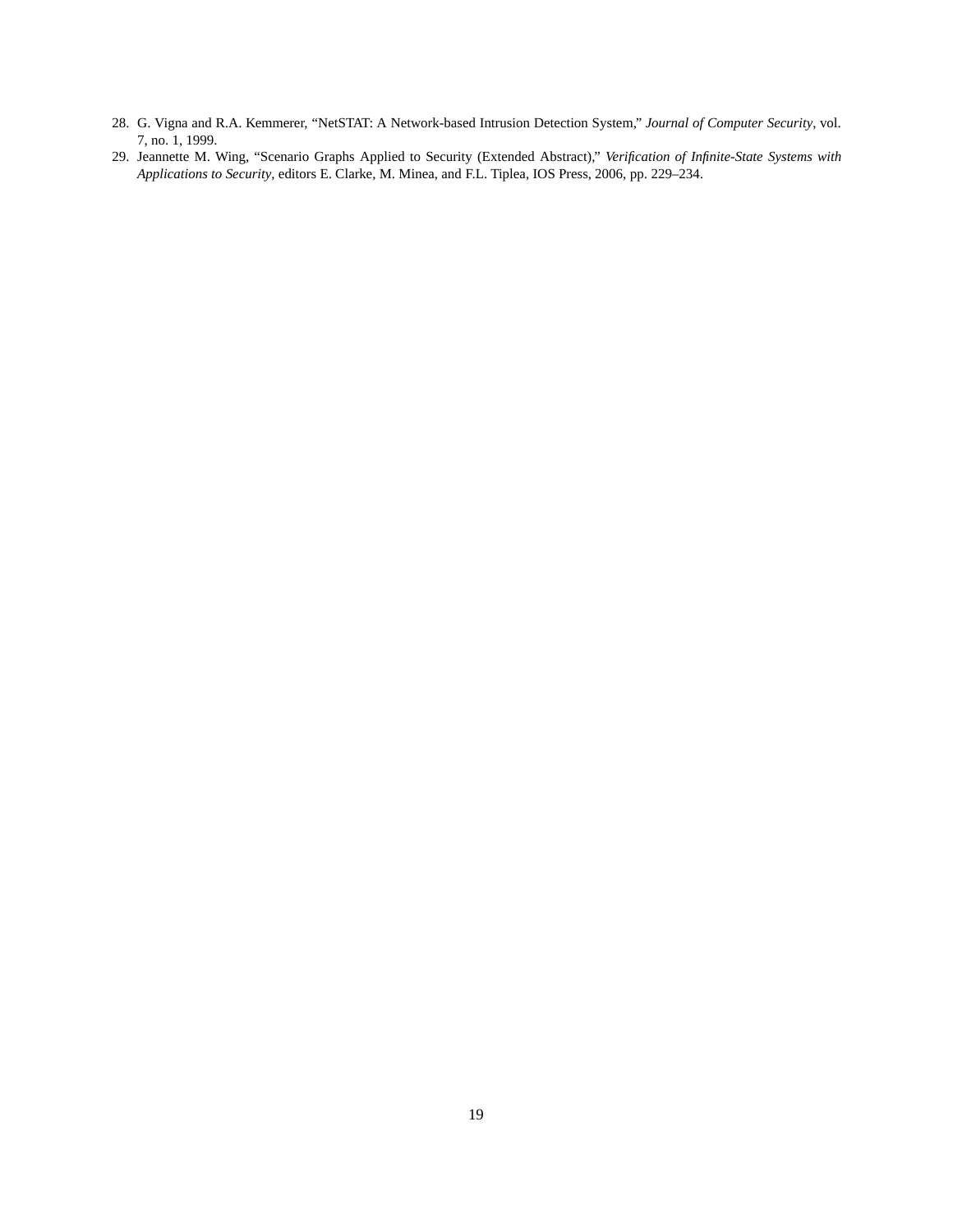

**Fig. 7.** Reducing Action Arsenal 20